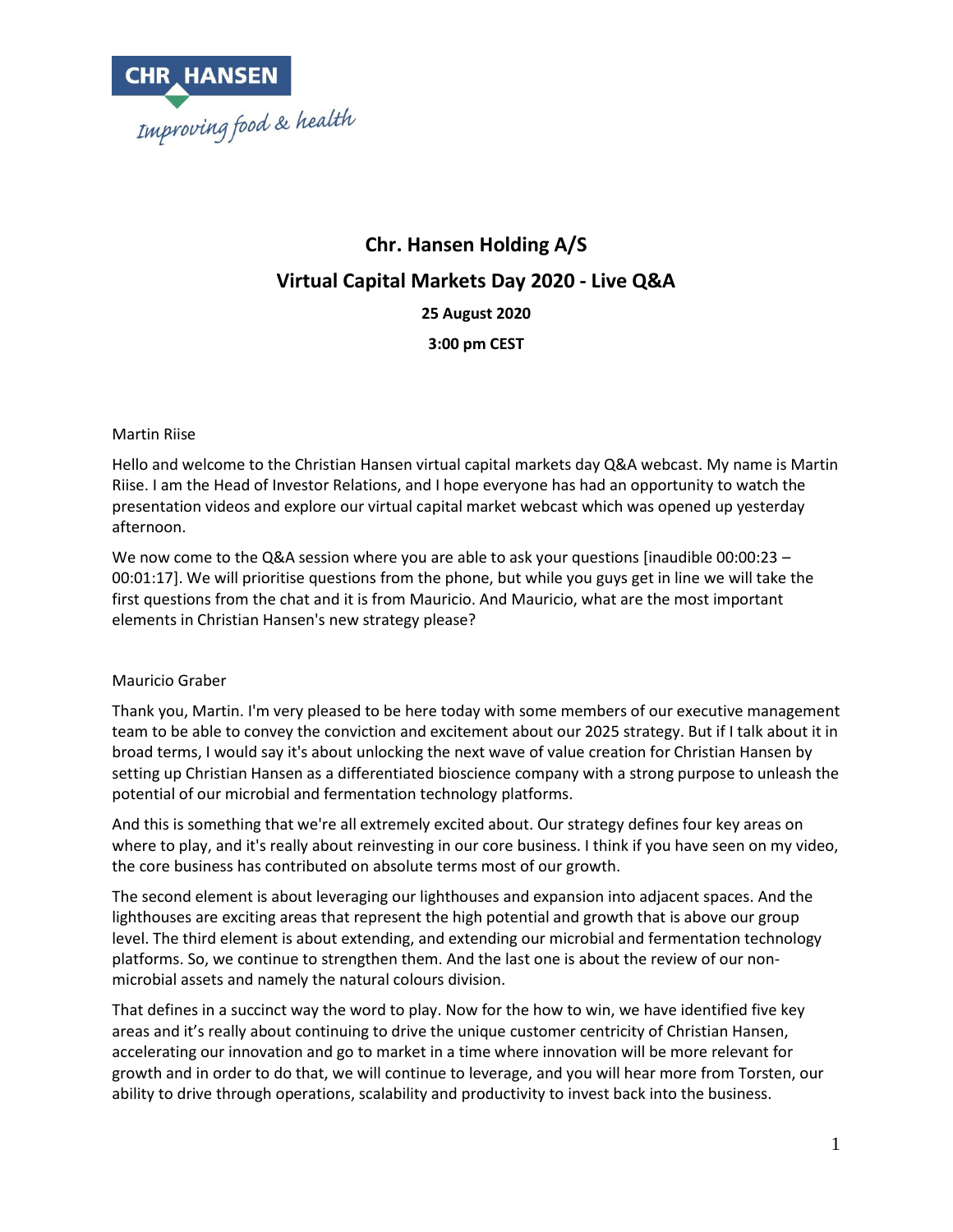

We're making a strong commitment to our purpose to grow a better world naturally and to our people, that's the biggest asset of Christian Hansen and how we continue to drive development, talent development, and diversity as part of our management.

I think complementing that and to wrap this question up, I would say our framework for capital allocation remains unchanged. The number one priority would be about organic growth. We are blessed to play in a space in Christian Hansen with our microbial and fermentation technology platforms that have high growth or high organic growth opportunities. So, making sure we invest in capacity, in talent, and in innovation resources to capture organic growth.

Second would be strategic M&A, bolt-on M&A the way we have done and really focus on strengthening our microbial and fermentation platforms. Third is about our ordinary dividend and fourth about the additional cash distribution to shareholders. And together with that, we have defined what we will not do, like becoming an integrated solutions supplier or investing outside the microbial and fermentation platforms.

To finalise, I would say we are extremely proud on continuing our journey as a sustainable company in our ESG commitment, and I think that was captured in our purpose. I think, Martin, that summarises the great excitement and energy behind our 2025 strategy.

#### Martin Riise

And actually, to elaborate on that because there is another question in the chat about integrated solutions. Could you please expand on the reasons why you would not want to become an integrated player?

## Mauricio Graber

Martin, I think different strategies serve different companies well. I think in the case of Christian Hansen and through collective work that we did in our strategy, what really makes us unique, what makes us different, what resonates with our customers and where we hold a unique technology IP platform, is really around our microbial and fermentation technology platforms.

So, when customers think about Christian Hansen, they think about how we can help them address solutions for their innovation, for their brands, and for their value proposition to consumers through our unique proposition and I think as we talk a little bit more about that, I'm sure that Jacob and Christian will expand more on that for food cultures and enzymes and health and nutrition respectively.

#### Martin Riise

Great. So, I just have two more questions from the chat and then I promise we will jump to the phone, but I think this one is for Christian. Any circumstances we would consider launching a business to consumer brand. For example, if you felt customers were not doing a good job in promoting the benefits of your science to end consumers sufficiently.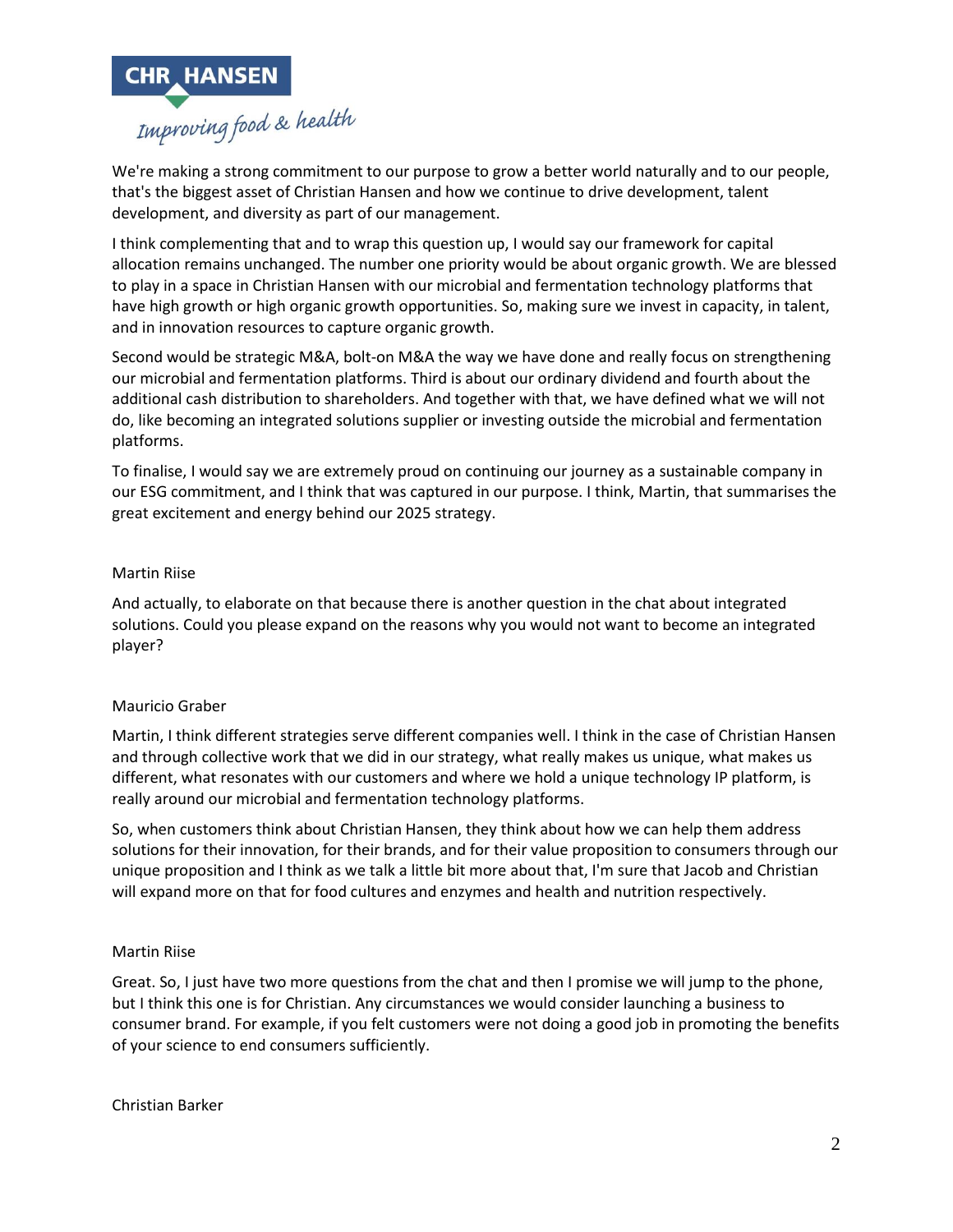

I think that's a very good question. Certainly, the human health space and supplements is very attractive and following our recent acquisitions of UAS labs and HSO, we have a very broad and deep offering and also the capability to work all the way from strain to finished solution which means we basically can produce a finished consumer pack.

With that said, we are very clear in our choice. We want to remain at B2B player. We don't want to get into competing with the customers and also the skill set in building consumer brands is somewhat different from what we focus on and what we're uniquely good at.

#### Martin Riise

Great. And I think the second question is also for you, Christian, and that's on [? 00:07:00]. Why do you think gut health might have an effect on neurological health such as Alzheimer's, Parkinson's, et cetera? The person who posed the question has read a book called The Inflamed Mind by Edward Bullmore, which suggests that depressions are in fact caused by inflammation, which is able to cross the blood brain barrier.

#### Christian Barker

That's a great question, and I wish I had brought one of our science is to help answer it. What I can say is that it is amazing to see how many correlations have been established between the state of your microbiome and various disease states and certainly the gut brain axis is one area where I think the early science is very, very promising.

Now, there still is quite a lot of time ahead to establish true clinical proof and we can capitalise on that in two ways. Firstly, with [? 00:07:43], we can work with some of the start-ups that are trying to do discovery in this field. But also, in the context of supplements, we do see promising opportunities within the gut brain space to do more work and that is one area that we'll be doing research on in the years ahead.

## Mauricio Graber

Maybe Martin, just to complement on that, for the people that are interested we actually have a video on the microsite with Luca Schupak [ph 00:08:06], the CEO of [? 00:08:08] talking about all the exciting elements that are taking place in [? 00:08:12] in our working life by therapeutics.

#### Martin Riise

Great, thanks. So, I would ask please for the operator to allow the first person on the line to ask questions.

#### Operator

The first person is Lars Topholm from Carnegie. Please go ahead.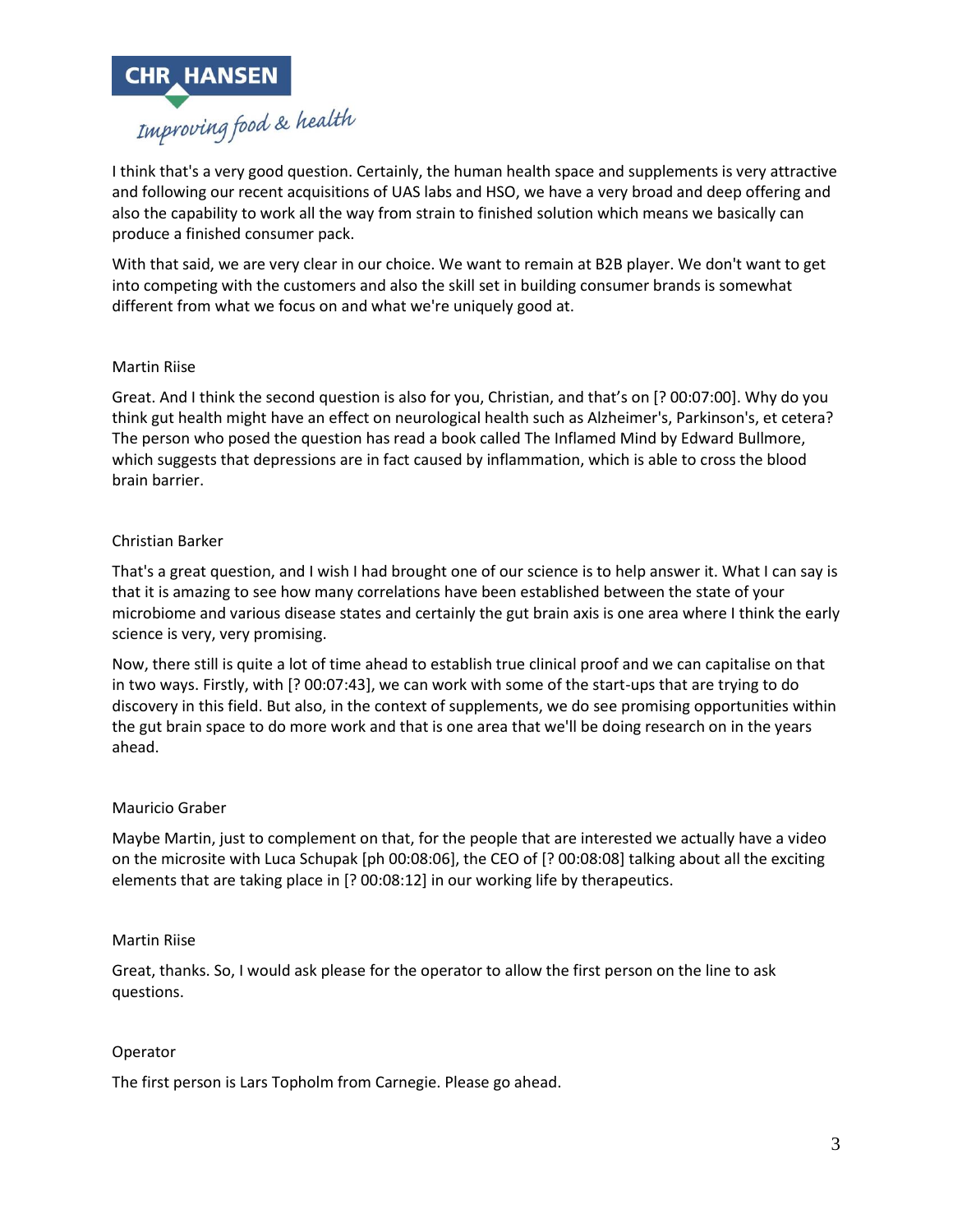

# Lars Topholm

Yes, congrats with your new strategy. I think it's quite ambitious that a company commits to growing 5 to 9% over the next five years, so clearly positive. I do have a couple of questions. So, in the growth you are still including natural [? 00:08:55], I think it's a public secret you're going to sell it. How would metrics such as growth and EBIT margin be affected if you sold it? And if you sell it, will you then come out with revised long term targets?

Second questions goes for [? 00:09:16] because revenue here will not contribute to the organic growth, I assume, since it's a joint venture where you book the results below EBIT. If we assume you had booked, say, half of revenue, how would it then affect your growth CAGR over the next five years?

Then on the EBIT margin, according to the presentation, short term we will have a negative margin effect from amortisation of purchase price allocations in UAS Labs and HSO Healthcare. I just wonder if you can give some more colour on the level of purchase price allocations behind that assumption.

Then I have a question to the lighthouse and patients which you present as addressable market. But what are you assumptions behind how much of the addressable market you expect to capture? Is it all of it? Is it only a smaller part of it? And specifically, for plant protection, how do you calculate addressable market? Is that simply a function of crops multiplied by markets where you expect to have a registration by 2025? Or how should we think about that? Thank you.

# Christian Barker

Thank you, Lars. I'll take general stuff, but the answers that involve members of the executive management team to support that. So first of all, I think it is very important to state that on the natural colour strategic review, we are conducting a thorough strategic review. It would not be appropriate to comment more on that at this point in time.

To your question about growth and EBIT, I think you have all the information, knowing that while natural colours have had the slower growth over the last couple of periods, if you look at my presentation and you look at the Nature's No. 1 strategic period, natural colours contributed to growth at the group level. So, that's important to highlight.

Obviously, the EBIT entitlement of natural colours has been a lot lower than the EBIT accretion to the group. I will let Søren then comment a little bit more on that. So, why don't we take – Søren, you comment on that and I will get back to [? 00:11:43] for the second part of the question.

## Søren Westh Lonning

Yeah, so as I also mentioned in my presentation on the site, I'm mentioning that the organic growth ambition of mid to high single digit would also apply for our microbial platform. And if you look to the natural colour, it's grown with around 7% over the last strategy period. We predict market growth to the tune of around 6% in the coming period. So, overall natural colour is - we consider that a growth element, although it comes with a higher volatility than the rest of the businesses. So, as confirmed in this, we would not change the organic growth outlook if we were in the situation where we were to divest the natural colour business.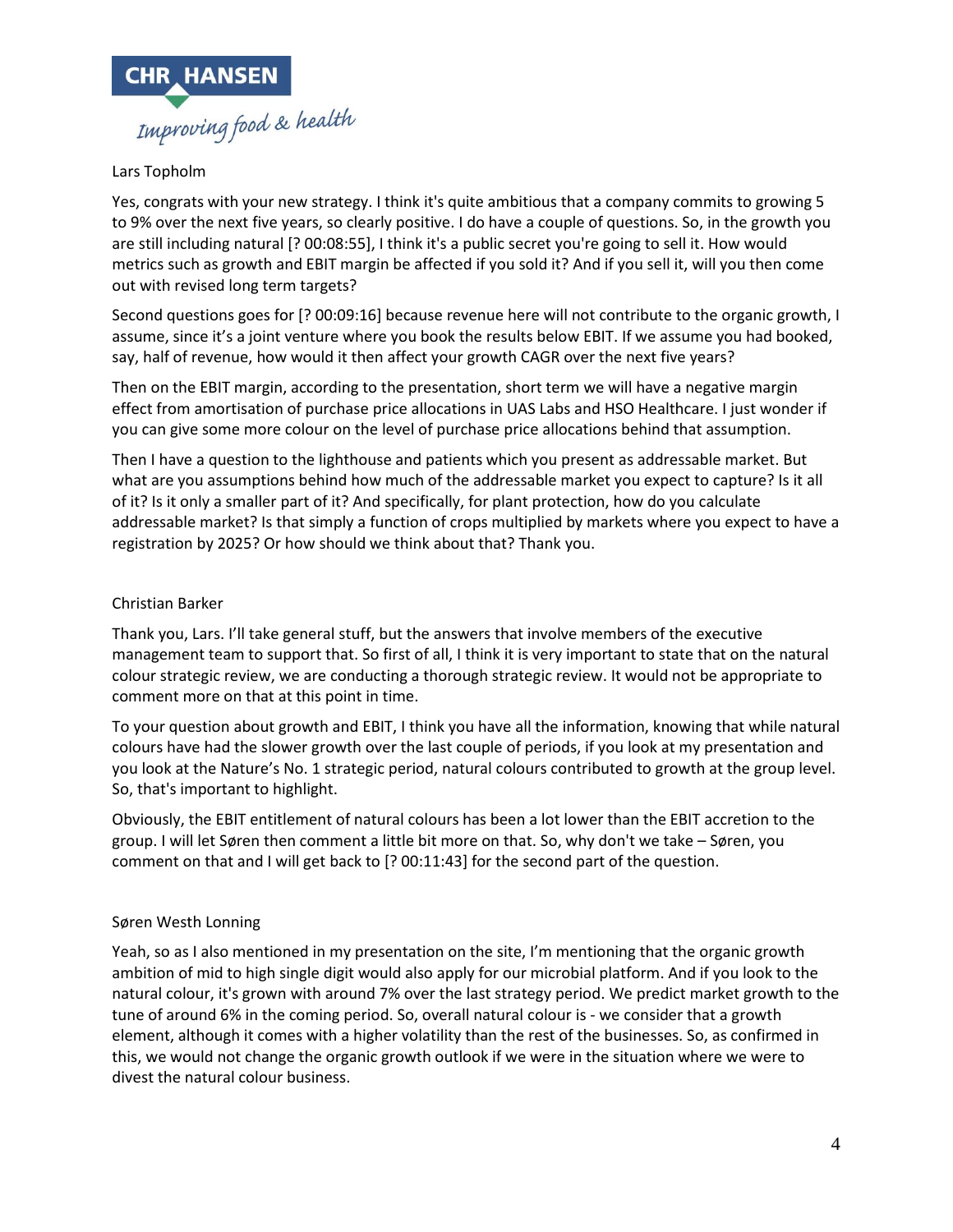

In terms of the EBIT margin, and whether we would revise our ambition here, we have also worked to articulate our ambition for EBIT margin in a way that can accommodate for various scenarios, and the key measures we have here is really around that we, outside of portfolio choices, outside of currency changes, are committed to continue to deliver scalability in our business while also investing in the future growth of the company and that intent and that commitment is still intact also if we were to divest the natural colours.

Now you can do the math and you know the absolute sales and the absolute EBIT of our natural colour business and if we were to take that out of our business, we would see an increase in our EBIT margin of a three plus percentage points, so quite significant impact that will come from that, but that will be part of the portfolio changes and it will not change that we are committed to delivering scalability going forward.

# Christian Barker

Exactly, and I think that's very important, Las, because we're trying to come up with a set of long term financial ambitions that serve us well over a five year period and that are focused on continuing to generate value for Christian Hansen. Maybe, Torsten, that's just an opportunity, I mentioned that, for you to talk about the scalability journey that we have in operations as part of the EBIT expansion margin and we will come back to there.

# Torsten Steenholt

Yeah. We of course invested reasonably well in investment in capex in recent years, which means we've got the capacity we need. We always balance as a utilisation, but we've actually got a lot of scalability and efficiency programmes going forward that will allow certainly margin expansion for us. We have delivered a big part of [? 00:14:31] 17 expansion and the scalability associated through that. But there is a nice and attractive portfolio of a number of initiatives, many of whom we are doing together with R&D colleagues and delivering together in our microbial fermentation technology platform.

So, then we of course, as a business can take choices, conscious choices, of reinvesting a big part of that into the growing business as well.

## Christian Barker

And really exciting journey ahead with what we can do in yield, in automation, and in productivity. So, onto the part of [? 00:15:01]. For sure, [? 00:15:04] is a joint venture. We have made clear that the growth of that will be reported on one line. So, it does not count in our organic growth calculation. I don't know, Søren, if you want to comment a little bit more on that too.

## Søren Westh Lonning

No changes in the way that we recognise the impact which is in the financial items on the net line. However, it is clear that since we do expect [? 00:15:30] to evolve in the coming periods, and it is today a very low amount of revenue, it would have – it's being included in our organic growth. You would have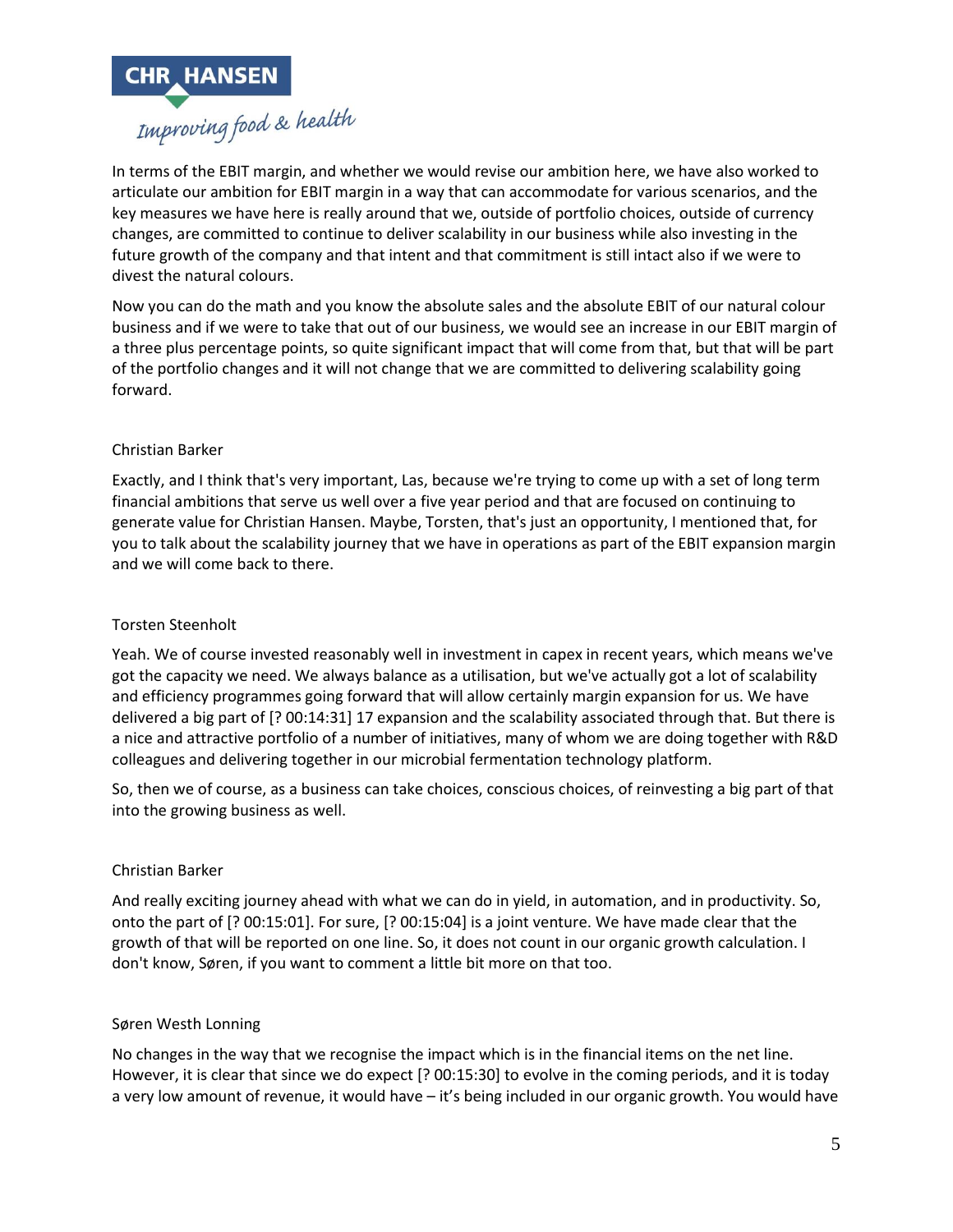

a number that would be positively affected, but you of course do not see that in the way that we report the numbers.

I cannot be specific on the exact size of it, but it will be a relevant number, you can say, to consider also on that aspect. [inaudible 00:16:00].

## Christian Barker

Is progressing as we have planned with the completion of our investment within the organisation, right?

#### Søren Westh Lonning

Indeed, so the vision behind [? 00:16:10] of course is to create the preeminent CDMO for the [? 00:16:14] therapeutic space and with the appointment of a CEO and a new top team with the operational role progressing on track and most importantly with the signing of a handful of customers and the quality of the dialogues we see we're enthusiastic about where we are with [? 00:16:30]. [inaudible 00:16:34]

#### Martin Riise

The third question, we sort of answered it in relation to the EBIT margin, because basically we are saying there are portfolio changes that include the upside of potential divestment of natural colours, the impact of the amortisation, and purchase price allocation of the acquisitions, but the most important thing is we are committing over the period excluding those to continue to drive EBIT margin expansion through our productivity initiatives and be a business that is high growth, mid-single digits to high-single digit growth with EBIT expansion and a free cash flow that grows faster than the absolute EBIT expansion.

Onto the lighthouses, maybe we can comment a little bit on the lighthouses and Christian, you can start with the one on plant health and a good opportunity, then Jacob, for you to comment on by bioprotection.

#### Christian Barker

Very good. So, we are quite excited about our plant health lighthouse. The pressure towards improving productivity in farming in a sustainable way remains greater than ever on farmers and after some years in the space now we feel that our capabilities are super relevant in this space.

Now, Lars, you had a very good question about the addressable market in plant health. We estimate that to be 400 million euros by 2025 and that is basically in our estimate the value of soil and seed applied bacterial solutions spanning over crops and focusing on bio-pesticides including or excluding insecticides.

Now one thing we have learned is that it takes time to build business in the plant health space and to continue to answer your question, what I would say is that we will not by 2025 have fully penetrated all corners of that addressable market. It is difficult to predict the regulatory environment, but there certainly will be parts of this market where registrations either haven't yet been granted or have been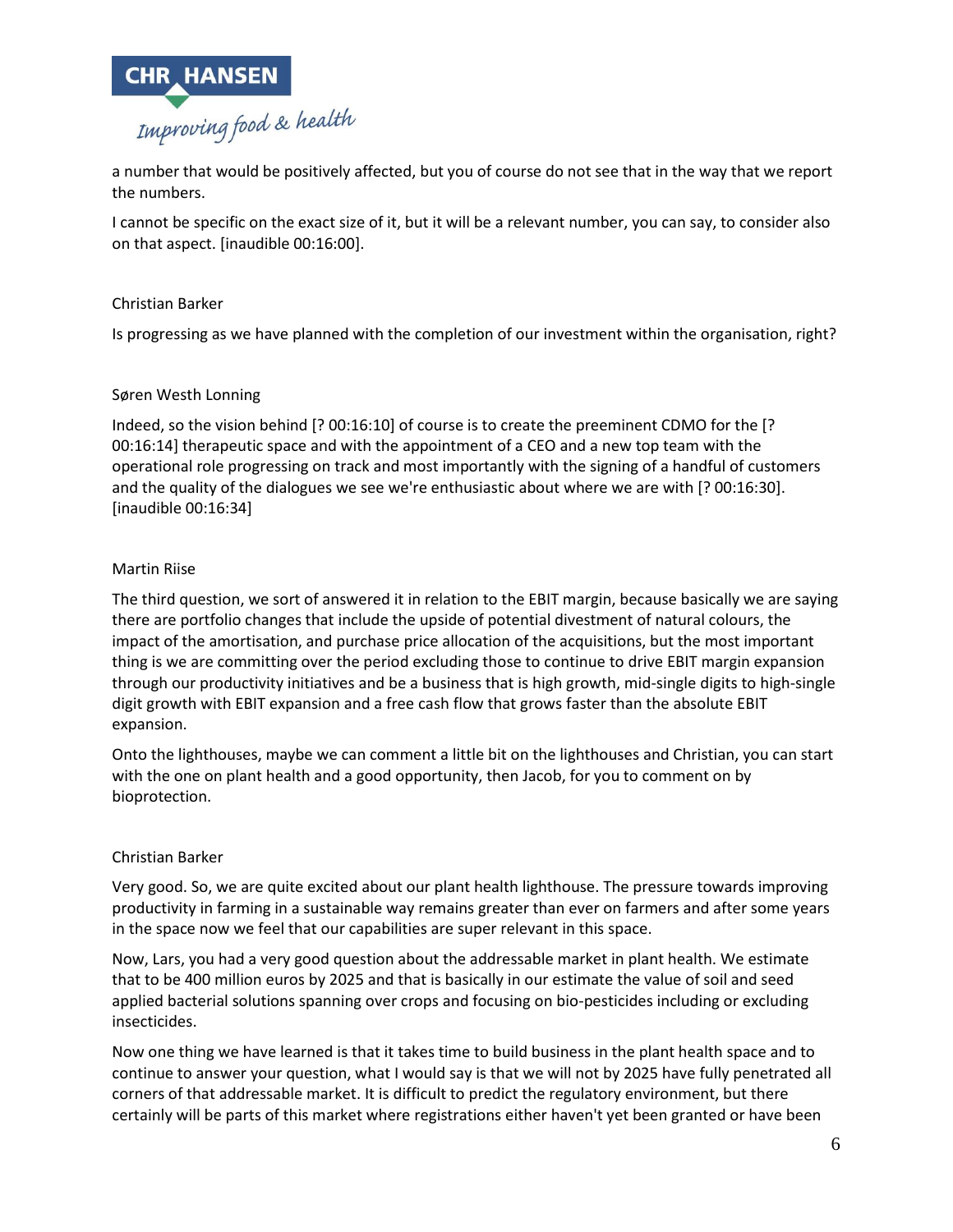

granted so recently that we haven't yet had a couple of seasons it normally takes a drive full penetration of a new biologic.

But fundamentally we are very excited about the opportunities ahead in plant health.

# Mauricio Graber

And to your question that we're providing addressable market potentials and what's our aspirational market share. I would say high. Very high. We are an ambitious team. We have set for ourselves very ambitious internal targets and we think one of the advantages of being a focused microbial player is that can clearly target to deliver under these spaces that we are focused on like leading on bio-protection, Jacob.

## Jacob Vishof Paulsen

Yeah, thank you. Great opportunity to talk about bioprotection. Very exciting truly for Christian Hansen. I also in my presentation put out a few touch points on the size of the market and I must say first of all we try to establish the long term potential of building of this market opportunity. Thinking of, if you look at the current core markets we are in so, meat and dairy and you think of all of those having a bioprotection element added.

So, shelf life improvement for sustainability, food waste management or food safety components, then it would be a billion. And then you think of that extending into more food matrixes and dealing with more pathogen issues like salmonella, it grows bigger.

But then we also wanted to tell you a little bit more about what could it look like in 2025 and right now at this point in time we are just less than 10% penetration of the core market. If you think of a 20% penetration, it's a 200 million euro market opportunity, of which we would like to be a market leader in that segment, and we have good comfort in that journey. We have already a very meaningful business, high-digit growth, a portfolio of IP protected products, and thousands of customers are already onboarded, and we have a number of great initiatives in our pipeline to advance on that journey.

So, our commitment and excitement in the team is really high on that journey.

## Martin Riise

That's correct. Thank you for that and I think operator, we are ready for the next person on the line please.

## Operator

The next question comes from the line of Søren Samsøe from SEB. Please go ahead.

## Søren Samsøe

Yes, good afternoon. First of all, question on your new targets. Seems like you're focusing more on market growth and less on your own growth than in the past. Historically your growth has not been very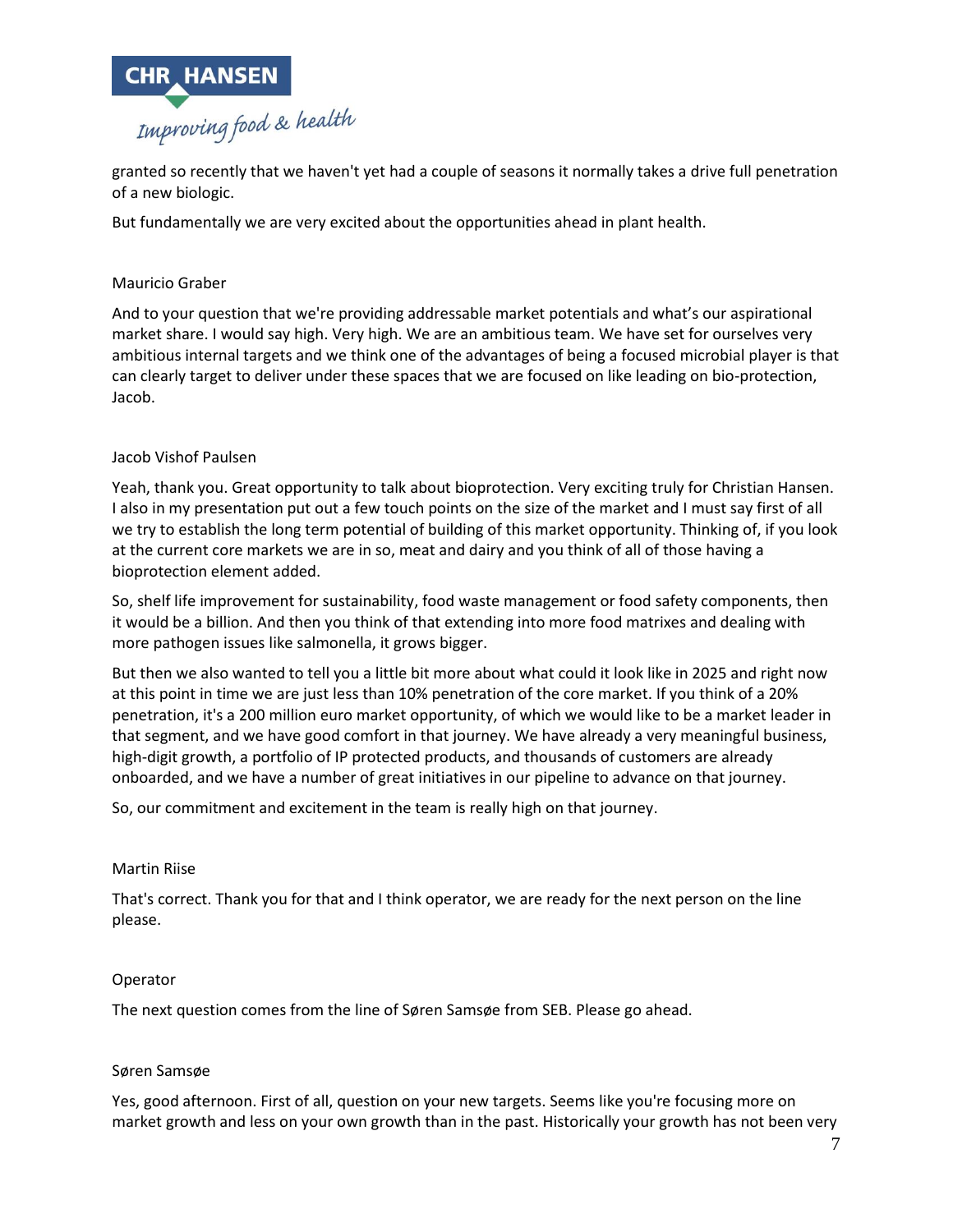

correlated with market growth. Should we see this as Christian Hansen becoming more dependent on market growth, and will this then mean higher volatility in your growth rate going forward? That's my first question.

The second question goes to the lighthouse projects. Just if you quantify what the absolute level of sales on each of the four areas today, that would make it easier for us to sort of extrapolate growth forward to 2025. Thank you.

## Mauricio Graber

Thank you, Søren, for the questions. I would say overall I don't think we are communicating a strategy where we are more dependent on market growth. I think we are communicating a strategy where we are showing a strong conviction to being a high growth company. You've got to take it from the perspective that we also are communicating the strategy at the period of time where there's more uncertainty.

There is lower short term visibility due to COVID than what you would have in the past as COVID has affected lives and livelihoods, customer demands and consumer behaviour. So, I think the range of mid to high single digits provides a good perspective given where we are and looking at the five years ahead. I don't want to repeat myself too much, but I think as a company that positions us clearly as a growth ambitious company, together with an expanding EBIT margin and strong cash flow generation.

Now, to your question about the market potential. I think that is true for the lighthouses and what we're trying to avoid is that the lighthouses represent a high potential where we're doing business building, and I think it, at least based on my experiences, doesn't add a lot of value discussing the specific growth on a quarter to quarter basis. I think we have set high entitlement, ambitious targets for our lighthouses. And they will continue to deliver accelerated growth for us on an annual basis.

Søren, anything else you would like to add on that?

## Martin Riise

I guess Søren is not on the line any longer. Maybe, I'm not sure.

#### Søren Samsøe

Yes, I thought he was referring to the CFO. Okay, but so we don't quantify how much sales you have today in each lighthouse project, is what I'm hearing you say.

## Mauricio Graber

We can add a few reference points to that, Søren. I think we have communicated that our bioprotection lighthouse, which is the largest at this point in time, is to the tune of 7 to 8% of food cultures and enzymes so it's just north of the 50 million euro mark so that that is the largest one we have.

When it comes to the plant health, which is the second largest in our portfolio, that is to the size of up to 5% of our health and nutrition business area, to that tune. Maybe slightly below that, but to that tune.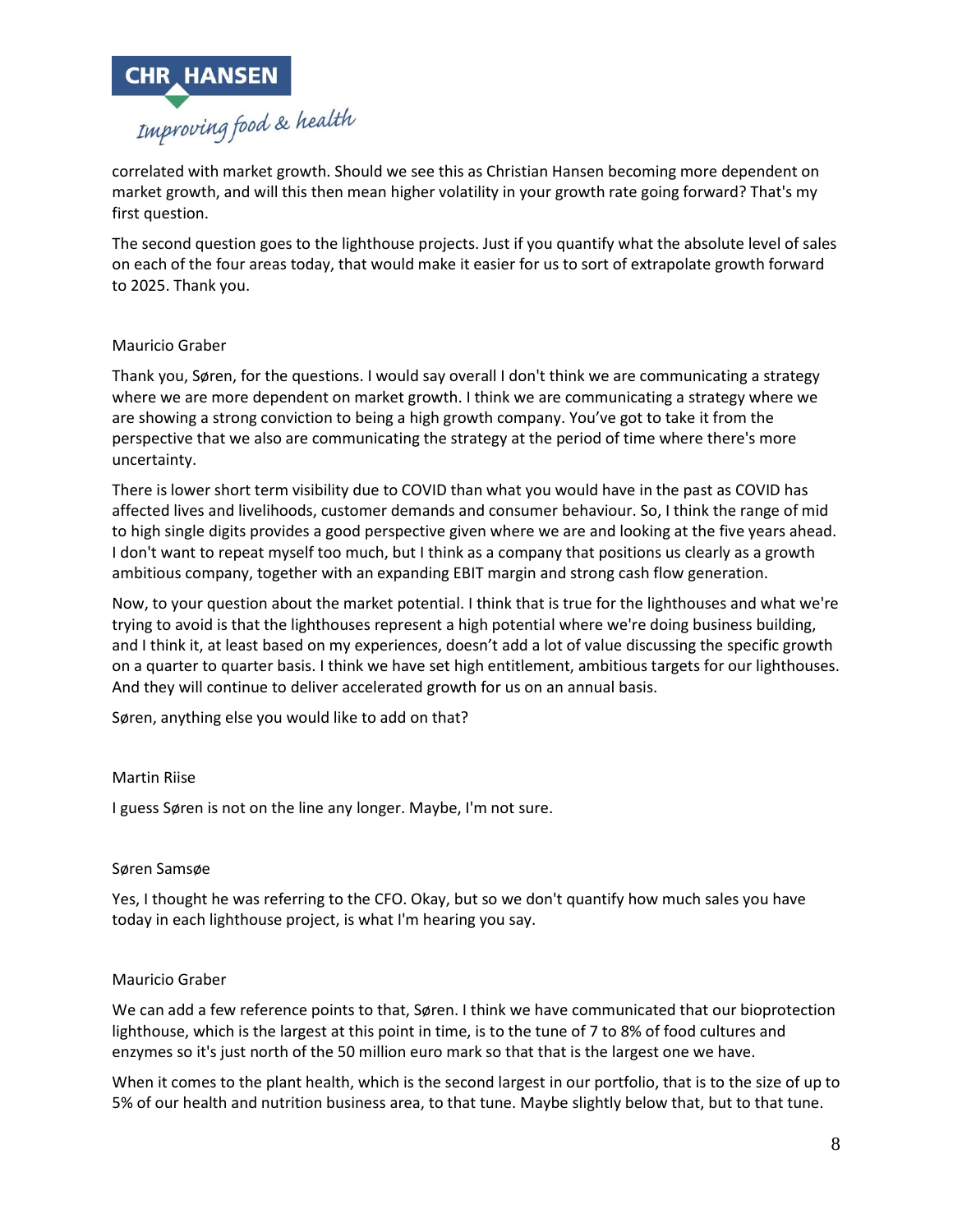

And then when it comes to plant-based protein, that is still a very relatively small business, also reflecting that the yoghurt market based on plant bases are still at a very low level compared to the dairy space.

But here we do see a continued trend that really supports growth in the future on that. That is the reason for our excitement. When it comes to the [? 00:25:08], we have made the first customer wins. It's still early days but maybe also building a little bit to the question that the Lars Topholm mentioned before, if we have said that we expect the market for clinical trials to represent an opportunity of 150 to 200/250 by '25. So, if you assume that that we could take a market share, now I'm just speculating, to the tune of 30%, that would represent also a very sizeable opportunity for Christian Hansen that would impact the organic growth by up to one percentage point a year if you were able to achieve that market and achieve that market share.

So, that is to give a little bit of colour to the current size of the lighthouses, and some of the outlooks that we have communicated to you.

Søren Samsøe

Okay. Thanks, then.

Martin Riise And the next person on the line, please.

## Operator

The next question comes from the line of Jonas Guldborg from Danske Bank. Please go ahead.

#### Jonas Guldborg

Yeah. Good afternoon gentlemen. I have three questions. First, another one around the long term organic revenue growth guidance you've given. I just want you to clarify or specify what is mid to high single digit percentages. Is it five to nine, as Lars said, or is it four to nine which is more in what I normally would think it would be?

And then secondly, if you could put some colour on the human health Asian probiotic opportunity you're talking about. You talk about high future growth opportunities and that you need to build on that string. So, how much revenue do you have in Asia probiotics today and how fast is it growing? Which segments are driving the growth and then what are you doing to capture this growth?

And then, my final question is on your commercial project pipeline. You do not directly comment on it in your presentations, but if you could give an update on the outlook for that, it was a concern for growth in 2021 a couple of quarters ago. Is this still the case? Thank you.

Mauricio Graber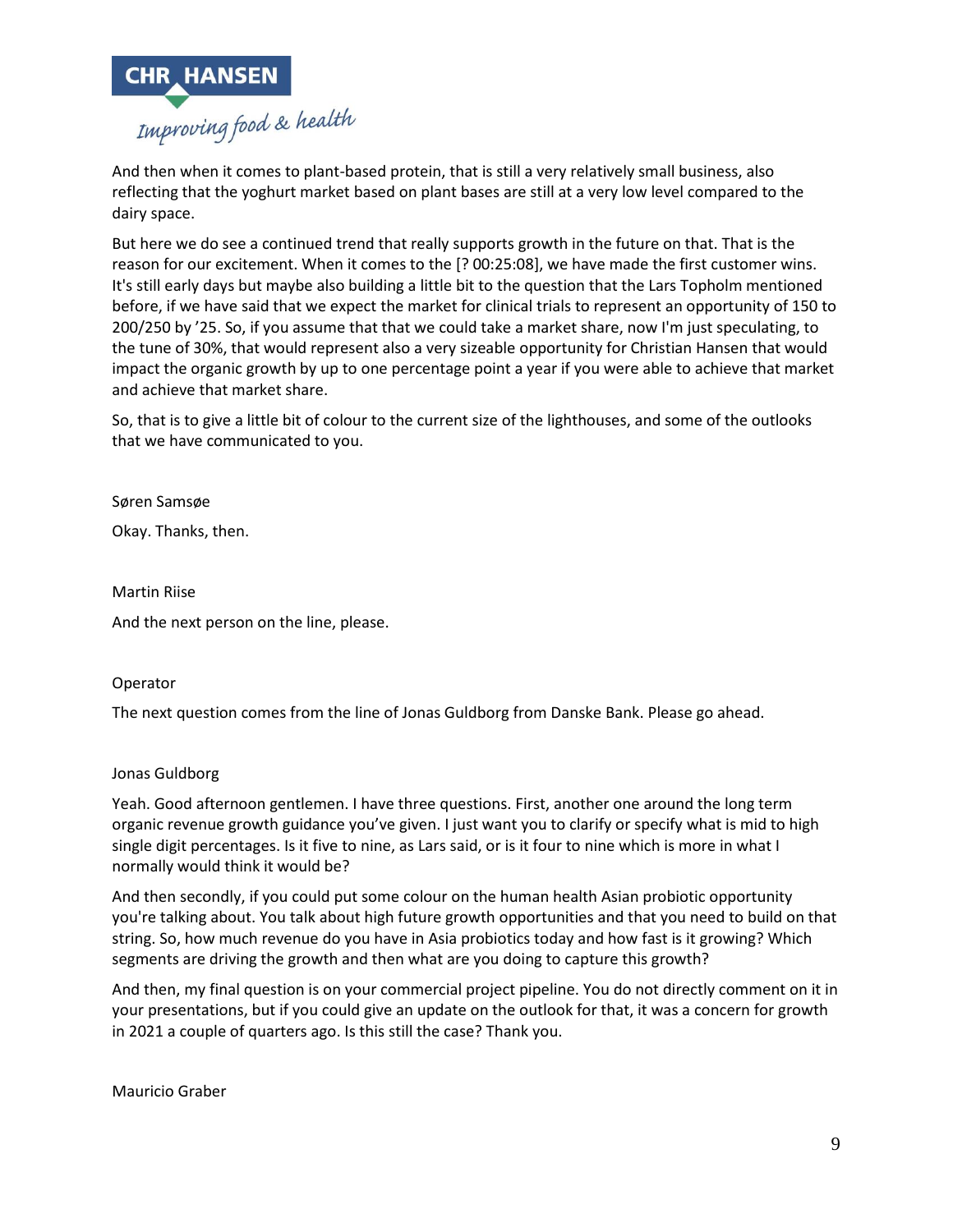

Thank you, yes I would say before passing it a little bit to Søren to question that, mid to high single digits means mid to high single digits. I purposely do not want to quantify that. We want to be clear and consistent in our communication around our long term financial ambition. But if you look through the presentations, we have provided some additional and more granular information that can help you in your interpretation and maybe Søren, you want to provide some support to that.

## Søren Westh Lonning

Yeah, some of the reference points to take into consideration is that we refer to our food cultures [? 00:28:00] growth model where we are building a model where that adds up to 5 to 7% organic growth on an annual basis. So, that's one data point. Then we have an ambition in health and nutrition to outgrow our markets. And here our assessment is that the markets across health and nutrition will grow to the tune of on average around 7% in the period, and our ambition is to outgrow that. So, that points you a little bit in the direction of where we see the midpoint of our expectations.

And then we have natural colours, obviously also where we have a market growth expectation of around 6% over the period and where we as a market leader also have an ambition to at least grow with the market and hopefully a little bit faster than that.

#### Mauricio Graber

And that's very important, Søren, thank you for highlighting that. I would just like to repeat that natural colours, I would not assume it as a lower growth business. It just has had a lot more volatility when you look at the growth with the variability of raw material prices and for sure the higher exposure to COVID in our food service business.

Moving onto probiotics. Probiotics is a really, really exciting space. I think our probiotics business in Asia has been growing very fast and we're excited about the future potential that it has and maybe, Christian, you can comment a little bit about our franchise and the growth opportunity that this represents.

#### Christian Barker

Absolutely. Indeed, the global probiotics category, we think it's a very attractive place to be for the future. We see global growth of 5 to 7% over the next five years, but APAC will be significantly higher, more in the double digit territory. We have a strong starting point, so today the most important regions for us, if we look to supplement in infant formula, is really APAC and North America with EMEA this big in our current mix and I would say that China in particular is a very important market to us where we see very significant growth.

And I think the thing to note here is that penetration still remains quite low, so there is a lot of upside, both from adult kind of supplements in various shapes and forms, but also [? 00:30:22] of infant formula adding probiotics, more formula, and also supplements, for instance. So, we see plenty of growth opportunities ahead in APAC and China in particular.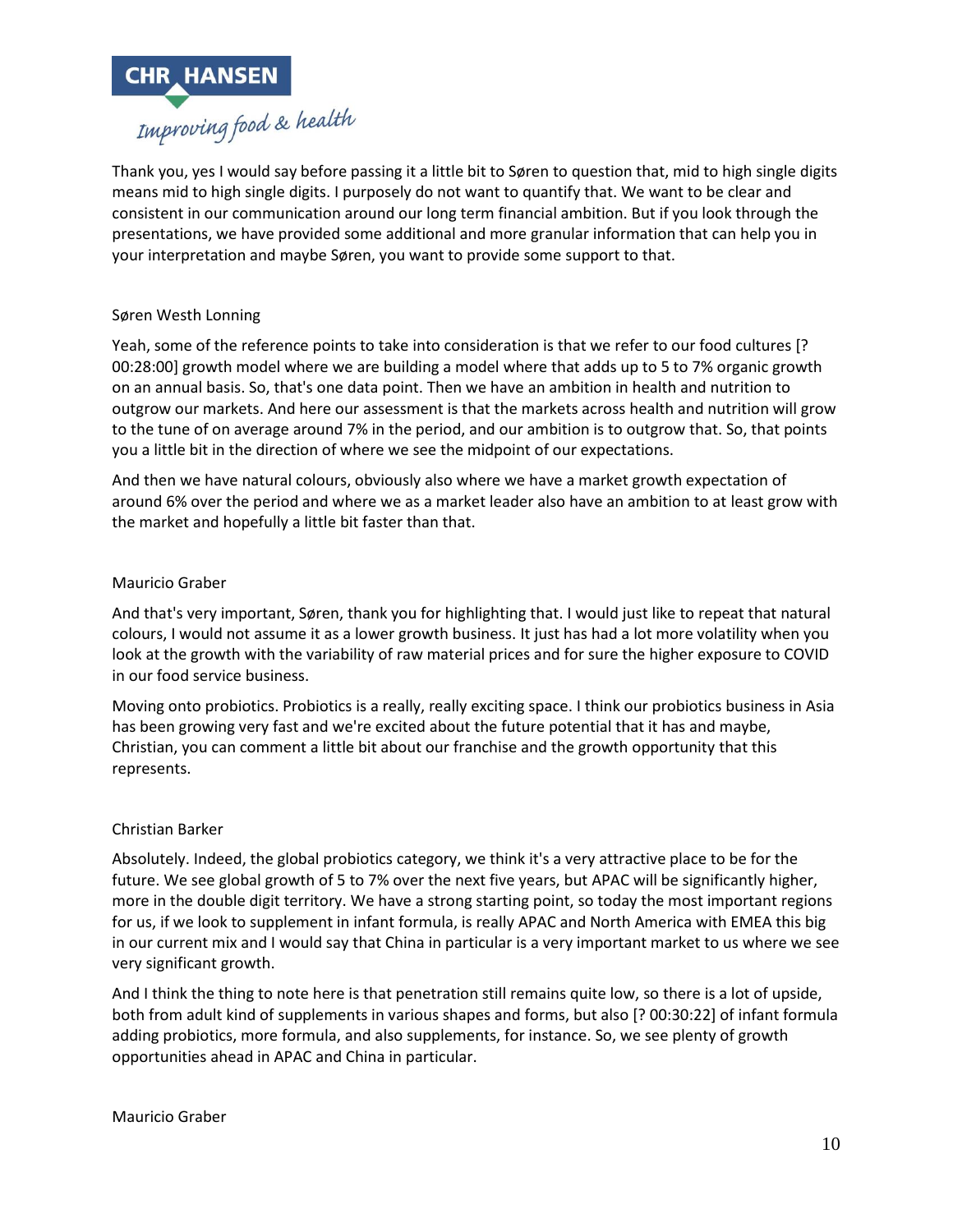

I think, Christian, we have also disclosed that our combined portfolio of UAS Labs and Christian Hansen for the market in Asia will be important where we will be able to continue with the high science single string of Christian Hansen, but also tap into the fast growing market of multi-strain high potency in Asia.

With that, I would probably move to the commercial pipeline. I think it's important to highlight, and maybe Thomas you can comment a little bit on that, that our R&D pipeline, we really continue to advance that at the same pace during COVID through the effort of your team and continued to drive our projects in R&D. And then I will pass it to Jacob to comment a little bit on the commercial pipeline.

## Thomas Schäfer

It's very true and thanks for the comment, Mauricio. So, during COVID, when we faced all the kinds of lockdown, both in Denmark and many other countries in Europe, we had together with the business a clear exercise on reprioritising the portfolio and focusing on what's most important at that point in time. And I can proudly state that all the projects are in a better state than they actually were at that point in time.

Everybody, whether it was a lab technician, whether it was a scientist, or a department, has really upped their game and focused so much on the pipeline. So, it was great to see. All in all, I can state that the pipeline as such is in much better health and in much better shape than it was ever before. And it is giving good opportunities to grow both business units in the period. It has a great balance for the core business, and we invest going forward more in the core and the lighthouses and the great balance even between more incremental innovations and more radical innovations in the lighthouses.

#### Mauricio Graber

Thank you, thank you so much for that. It's good ammunition for the commercial guys. And I know Jacob, that we have mentioned that during COVID, the interaction face to face with customers was limited, but we're extremely proud of the work that the commercial organisation has done in being resourceful, finding ways to advance the commercial pipeline and leveraging some our digital unique capabilities, right?

#### Jacob Vishof Paulsen

Yeah, so it's very, very comforting to see that the overall sales pipe approaches is intact, it's strong and healthy. Of course, in a time where we cannot meet the customers and advance at their sites, you need to find new ways of working with them and we have been very focused on our pipe of advancing in other ways than just meeting them at the plant. So, we can see that there's been a refocus of the projects towards some of the more saving initiatives. So, half of our projects are actually something that's going to optimise productivity at the plants, also providing savings. And that has been put in the forefront.

And then also, there's a renewed interest in probiotics projects. So, that's some of those that we can advance also better without those extensive trials at the customers. So overall, I would say that we are in a good comfort on the project pipe to realise in particular the next 18-20 months horizon, which is really what is in the project pipeline.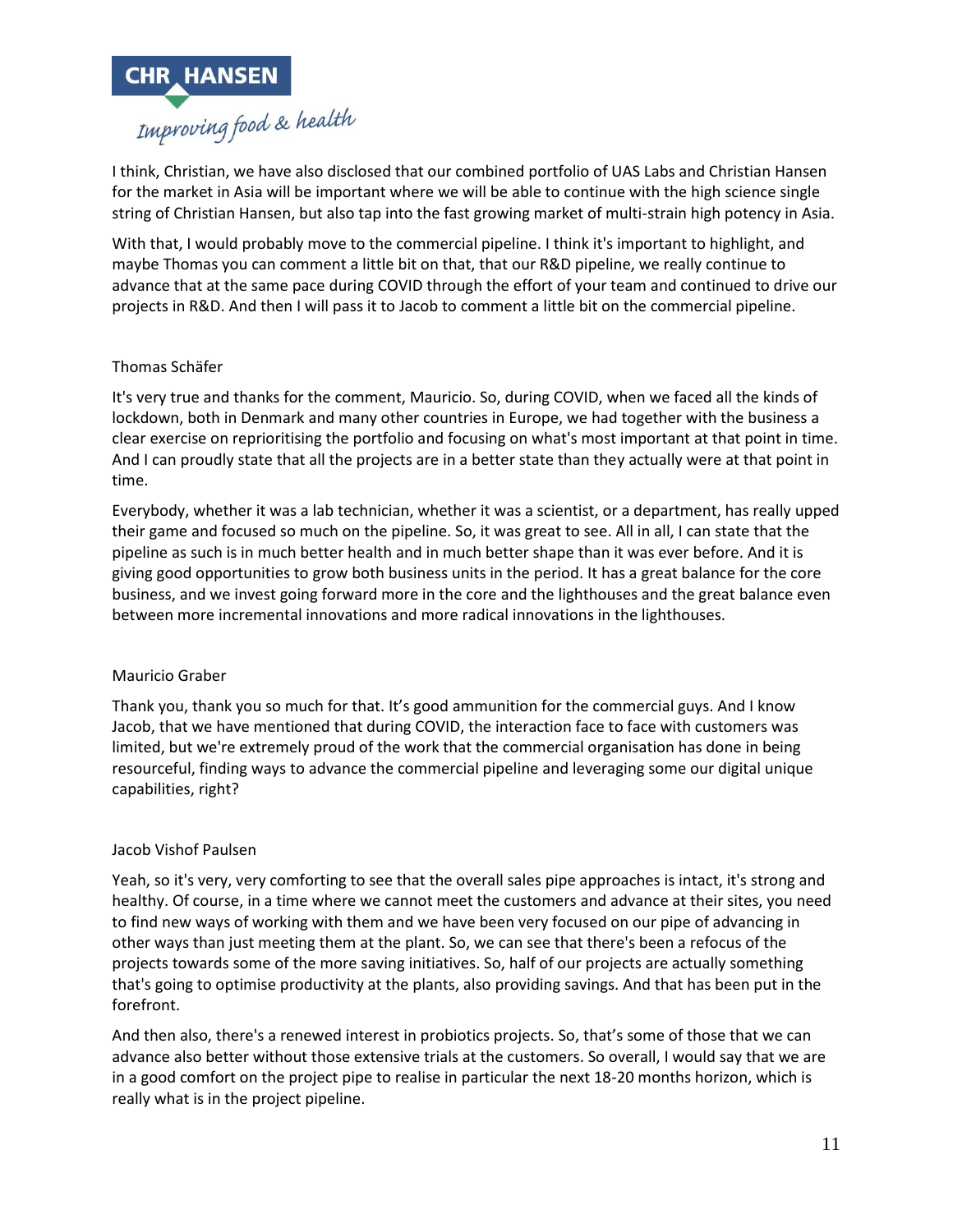

## Mauricio Graber

And maybe to provide more colour, Jacob, I think we commented that in the project pipeline we have a very disciplined approach of a stage gate approach and it was the end of that process where we had to conduct trials at the customer plants that was more challenging, but even that is becoming more resourceful, right? Could you give an example on how we have worked with customers in closing a project that required a trial?

# Jacob Vishof Paulsen

Yeah, so, definitely first of all, there is still - we have a specialised technical salesforce very close to the customers. It's also a differentiating point from Christian Hansen, so we might not fly in the experts from abroad, but we still have the opportunity in many of the countries where we can still meet with the customers to bring our people in front of the customer. That is definitely one thing.

Then we have also, and we talked about that, but two years ago that we would advance some of our digital work with the customers. So, what we're doing is actually we're tapping into the actual trials, getting data out from the trials. We are bringing that back to our experts at a distance providing superior application knowledge into the process so we can actually enable better trials now at a distance. So, thank God we initiated some of those digital initiatives a couple of years ago.

## Mauricio Graber

So, to conclude on that, while indeed the ways of working with customers due to COVID has created a different pattern and maybe some delay in the commercial pipeline, as humans and society we're resourceful and I'm very, very convinced that we will find ways to continue to advance our commercial pipeline as there will be a need for innovation in consumer demands.

## Jonas Guldborg

Okay, thank you very much for your answers.

## Operator

And the next question comes from the line – the next question comes from the line of Patrick Roquas from UBS. Please go ahead.

## Patrick Roquas

Thank you. Good afternoon, everyone. Two questions please. The first will be on your new plant based lighthouse. That sounds like a really interesting opportunity there where you talk about replacing texturisers and paste modulators with cultures. Can you talk more about where you stand on this in terms of proof of concept, customer interests and potential commercial launch of such products?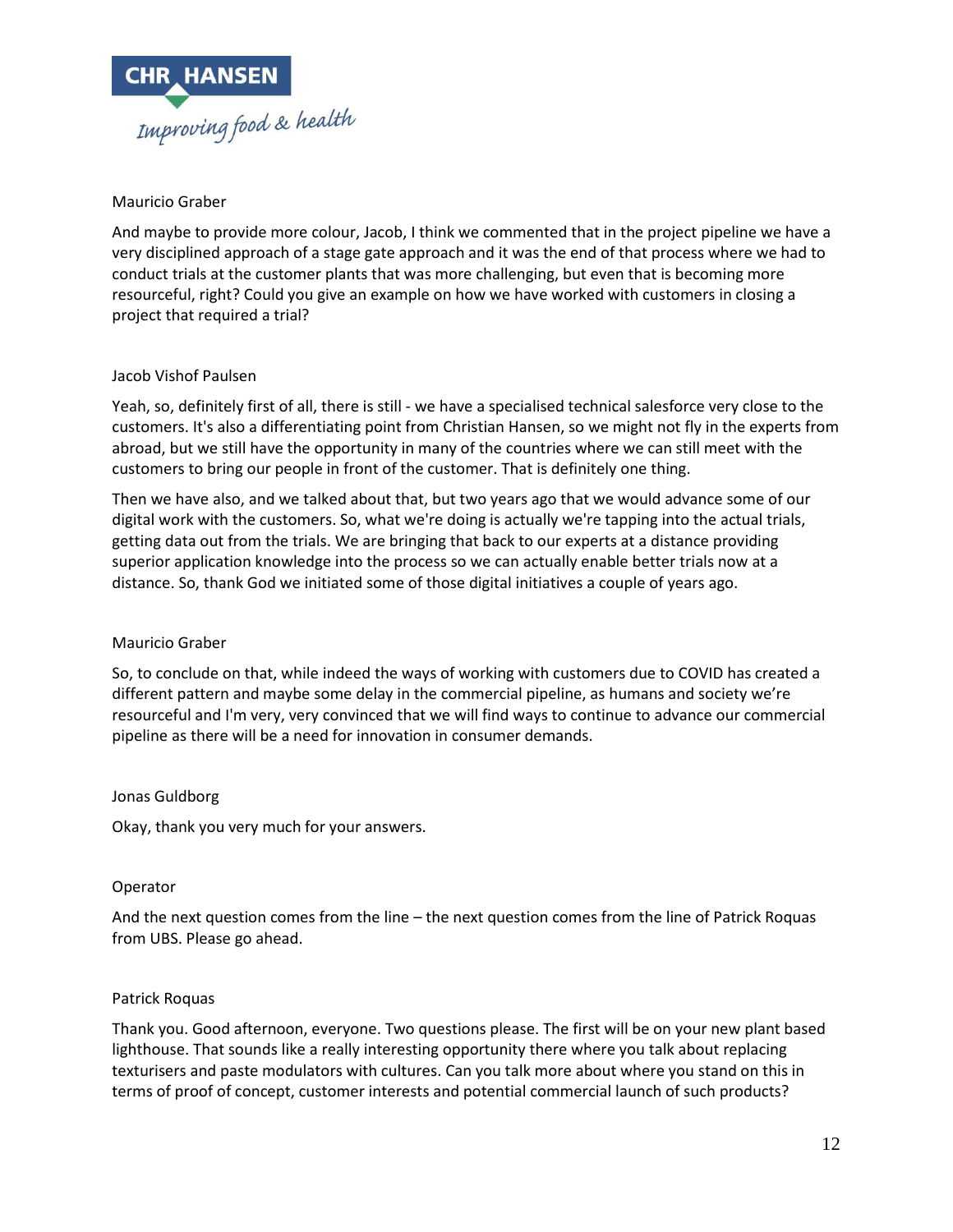

And then the second question is on the pipeline where you've described the pipeline value as being 75% of the core business. Can you break that down any further into product groups or application groups? Thanks.

# Mauricio Graber

Thank you, Patrick. So, plant base is an area of a lot of excitement. It is something that is getting a lot of press coverage and a lot of a lot of consumer engagement as well. Many times, we get asked the question, 'will plant based cannibalise dairy or what is our view?' And what we see with the product the customers are working on plant base, you have the dairy companies launching products with plant bases and you have a lot of emerging start-ups also launching products with plant bases.

What we believe is that plant based products will definitely attract a new set of consumers to the category that before were not able to have fermented products and enjoy those. And I think Thomas and Jacob, you guys have been really instrumental on this and maybe Jacob, we start with you to answer the question, 'how are we leading in plant based interaction with customers?' And please refer to Thomas for some of our technology on strain and new culture development, particularly for plant based products.

## Jacob Vishof Paulsen

Yeah. So, really exciting journey that we have started, actually more than three years ago and we're already on that journey. And if we think of it as a bigger play, it's really about fermentation of proteins and we have a market leading position with our microbials of fermentation bio protection probiotics, which we are already well established into other protein sources, milk based, meat based, and also in the history already in more plant bases.

And we can leverage those technologies, and this is what we have done already in the first generation of our products where we already have succeeded with customers. We are on the shelves with successful products. There is, as mentioned, a journey as we saw it with the dairy. If you take a yoghurt, it had a journey towards what it is today of a culture and milk is the final state of that ideal product.

You will see the same with plants. So, taking out texturisers, unhealthy ingredients from the labels, to a point where it's a microbial and a plant. So, this is what we are really look looking to be our differentiation in the market. And it holds a lot of excitement. Maybe, Thomas, you can share a little bit of excitement also from what's in the pipe.

## Mauricio Graber

Just before, Jacob, I just complement that question. Whether it is an oat based or a coconut based or an almond based, are we leading in that space or what is your view on how are we in our commercialisation with customers across all of those plant bases?

Jacob Vishof Paulsen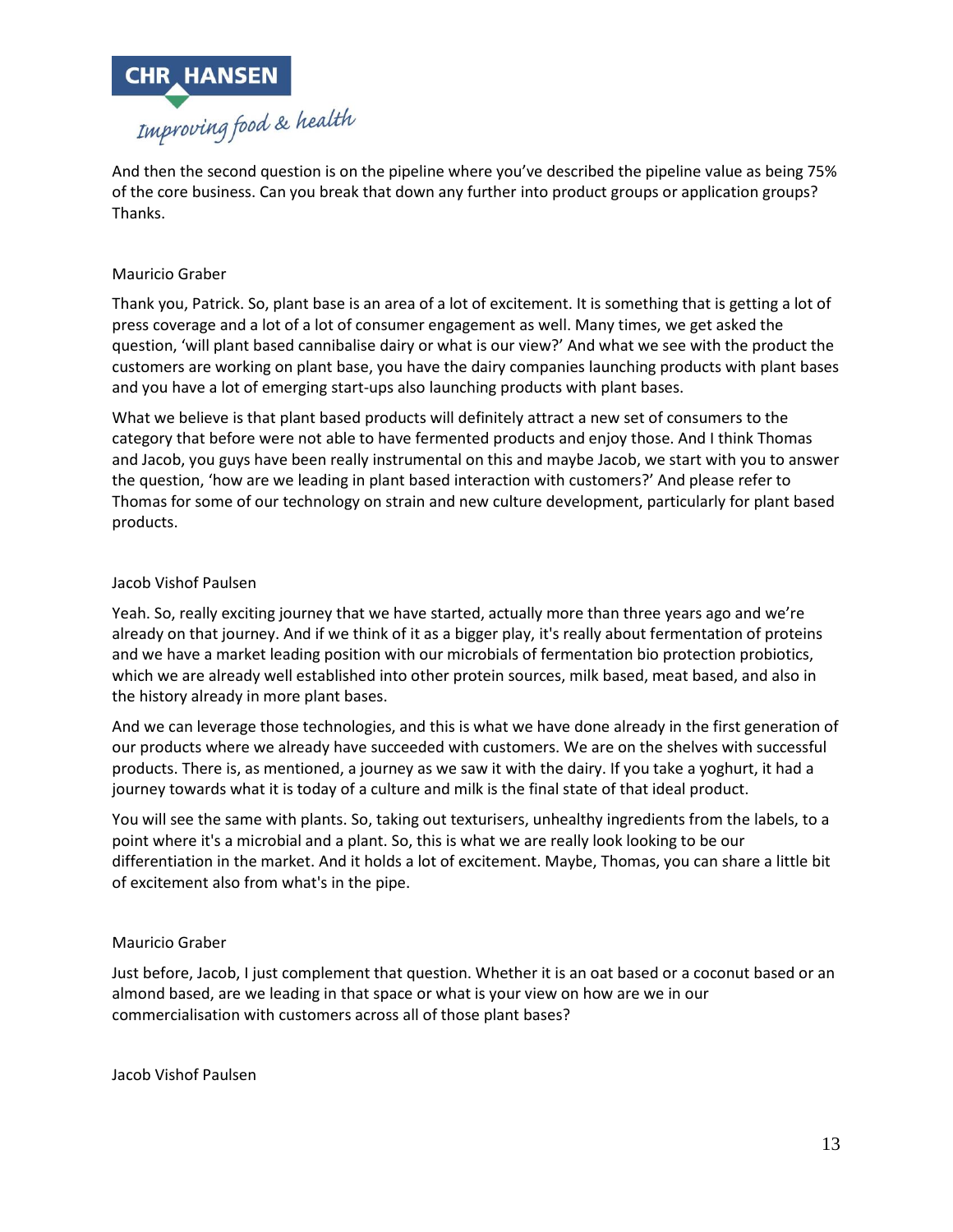

So, this is with the big customers and a lot of the strategic partners. These are the discussions we are having. What is the ultimate final best protein base that we would be looking for? Is it oats or peas [ph 00:39:42]. In those particular three ones, we already have solutions, but they are more complicated than at this point in time to ferment then the milk base which we have been growing up with for 145 years.

This is a new thing actually of working with these and we see a tremendous potential as us being the industry leader of microbials actually to find that the real differentiating points of reducing texture, great taste, shelf life improvements, adding health into that matrix, whether it's pea [ph 00:40:23], soy, oat, that would be the final destination.

#### Mauricio Graber

So, Thomas, the company, sitting with the largest microbial culture collection, are we able to leverage that to win in plant base?

#### Thomas Schäfer

A very good question and personally, I share the excitement that Jacob has for that space. Also, because I'm convinced we can leverage many of the core technologies we have. What Jacob just said, fermented protein in the milk bases, of course instrumental plant bases are different.

But the basic technologies that we have developed in the dairy space in the core, from our culture connection, designing the right performance related strains to pick out the best strains, developed prototypes, combined cultures into the right assays that we have both in R&D but also in the application unit just before we go to a customer, they're all applied for the space.

So, we have a very, very good adjacency because we have built all the technologies for the milk space. Now, we apply them for the plant based spaces.

#### Mauricio Graber

Actually, Jacob, just to wrap up on Friday, you and I tasted together with your group how we can leverage that also into fermented beverages in plant based and fermented beverages, where we can create an unexciting adjacent space not only in drinkable and spoonable plant bases.

#### Jacob Vishof Paulsen

I think we tasted a product that's definitely not competing with the dairy space because it's really a fermented beverage opportunity that is fresh and healthy profile of a product that stands in the different shelf of the supermarket. So, I think we're here at an opportunity to create differentiated, highly sustainable products together with our producers or customers for the consumers.

Mauricio Graber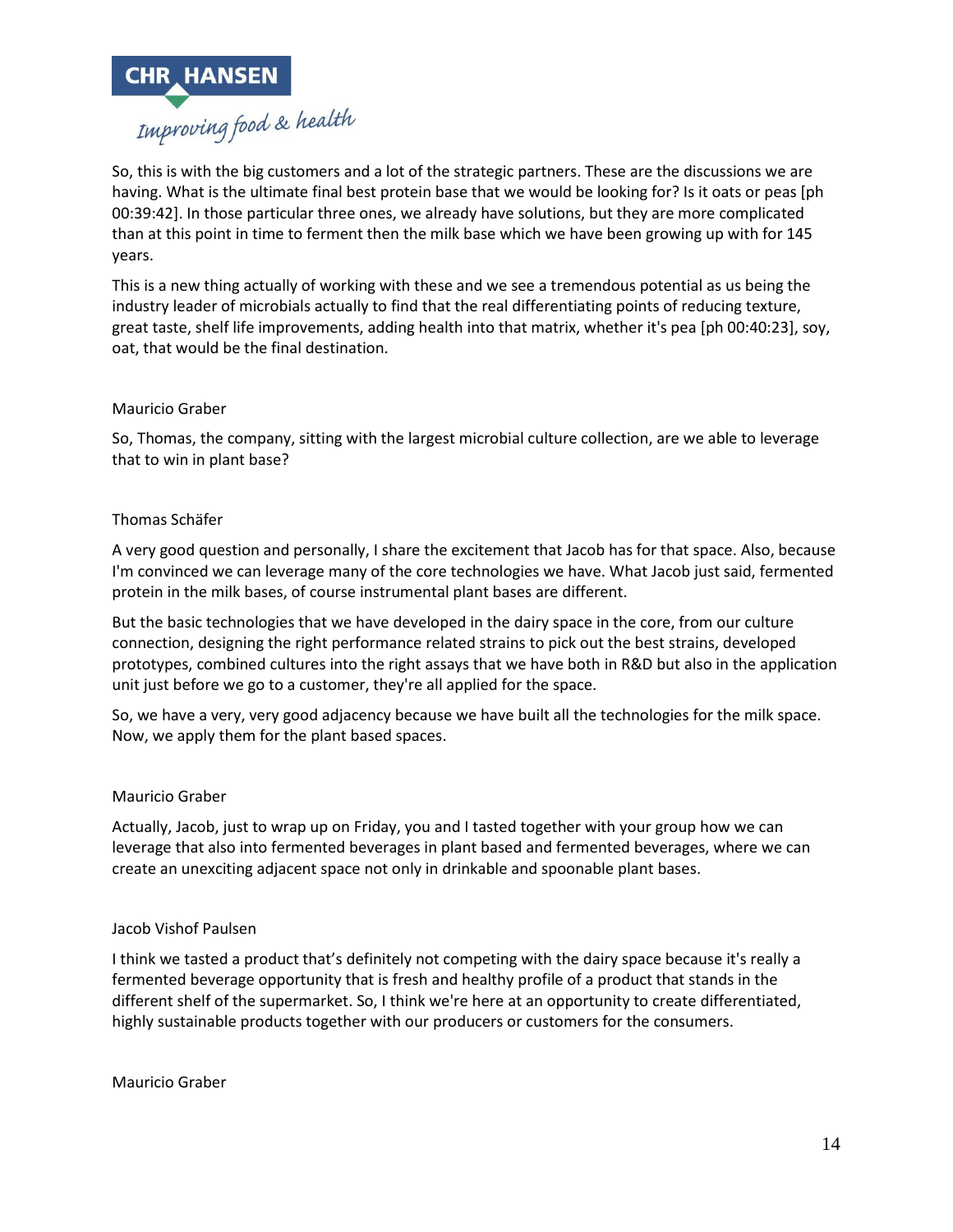

Patrick, to your second question on the pipeline, I think we have provided a lot of granularity through the presentations. We talked about 75% of our R&D resources focus on the core, 25% on the lighthouses. For commercial sensitivities we will not break more down details into the specific segments and I hope you can understand that.

## Patrick Roquas

Great, so I have some questions to go along with the plant based interest here. One question is around the lighthouse of plant based, fermented plant based [ph 00:42:48]. How many products are required to reach, let's say, 100 million euro in revenue in fermented plant based and what are the timelines for these new products? And would the margins in this area be comparable to FC&E [ph 00:43:01]?

#### Mauricio Graber

So, maybe I'll just give a quick comment. What we have seen on the margin on plant bases is they are still niche products, so they've been margin accretive for us. Our assumption is that - but take into consideration that plant based, as Søren mentioned, they represent about 1% of the dairy market. So, it's still niche and therefore commands a premium. I think when this becomes more mass, we can expect that the margin entitlement will be similar to the food cultures and enzymes in dairy.

That's our best assumption, because the underlying value that we'll bring in fermenting those will be the same.

#### Jacob Vishof Paulsen

If you look at products, let me start with solutions. There will be multiple solutions because this space is really about applying a number of technologies with our application know-how into various opportunities, almost like a mass customisation where you will need to adopt our base technologies where we have scale. It will not be a massive range, but it would be something we can still produce and have scale [? 00:44:20], but then when we will meet customers, we need to tailor it to their specific needs. So, the solutions will be quite unique at the customers.

So, that's kind of a little bit about - and it is similar to our existing businesses. Also, in terms of margins, of course, we are establishing the right price points to this, but you can imagine that these products will be positioned in the retail market at a high premium. It will also be a quite complicated matrix, so the one that fits the components and makes a difference in the product will have a good opportunity for a good price point also.

So, we expect good margins like existing other businesses in FC&E [ph 00:45:07].

#### Thomas Schäfer

And maybe worth mentioning also just that this consumer segment purchasing these kind of products are also very interested in both health and sustainability which makes the cross-selling of bioprotection and probiotic solution even more relevant than in our existing categories.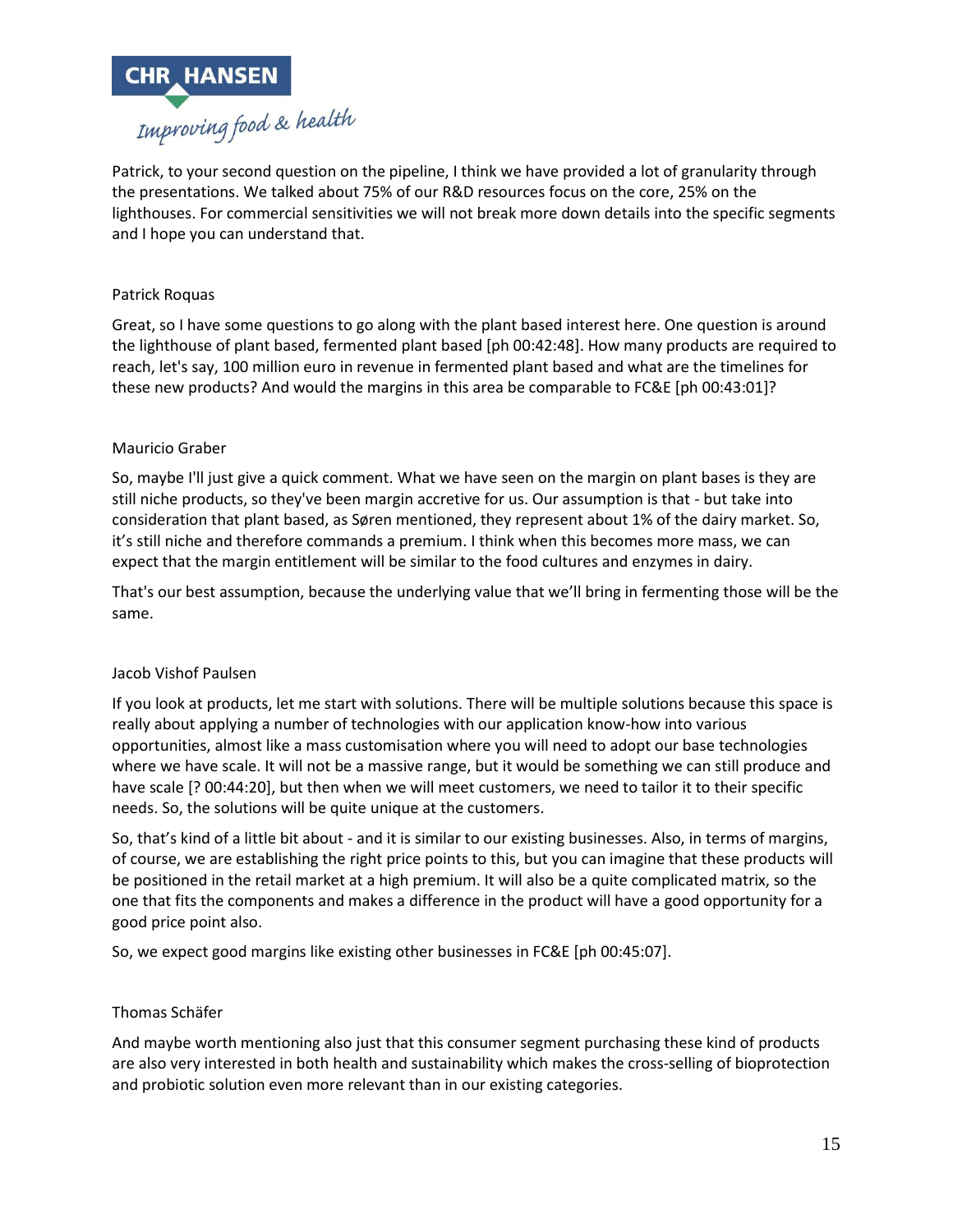

Jacob Vishof Paulsen That's a great point.

# Mauricio Graber

It's difficult to quantify, Martin, the amount of products or projects that will lead to the 100 million. The best analogy would think if the mix is similar to our business, where you have global brands and local start-ups, that it will be similar to our business.

## Martin Riise

Sure. Continuing with questions from the chat, the next questions are for Thomas, actually. And Thomas would it be fair to think that 25% of the R&D to be dedicated to production efficiencies? And if so, does management expect the return on these investments to be around group average or even higher?

## Thomas Schäfer

So if you break it down, the allocation scheme that we have developed is 75% for the NPD [ph 00:46:16] pipeline as I've also been talking about at the video and the residual 25 will actually go in both - in two other directions, meaning technology development because one of the prime focus areas for us is maintaining our technology lead and extending the microbial platform.

And the second part of the 25 will go into a portfolio that I share with global production with Torsten, where we work on improvement of efficiencies that could be completely novel concepts for fermentation, that could be completely novel concepts for downstream processing, meaning harvesting our products, biomass or enzymes, and that portfolio, these 25 are very reserved and ringfenced for that, but of course very fluent in our priority making. So, what makes most sense at a given point in time?

## Mauricio Graber

And, Thomas, on the part that is not shared with Torsten on productivity, but on the underlying technology, a few weeks ago we were in your labs and we saw some great examples on how we are also leveraging data analytics and robotics to continue to drive productivity within R&D. Maybe it's worth just mentioning that a little bit as well.

## Thomas Schäfer

So, we have been on an automation and digitalisation journey for some time. We've actually installed a variety of robots across the value chain in all the different departments. That is critical to accelerate, make more experiments, and then deliver the right prototypes that we have for our customers. All that assumes that we are mastering, what I called before, predictive screening. So, we mimic the full scale applications into a small scale robotic system. For example, the microtiter plate. So, that's absolutely key.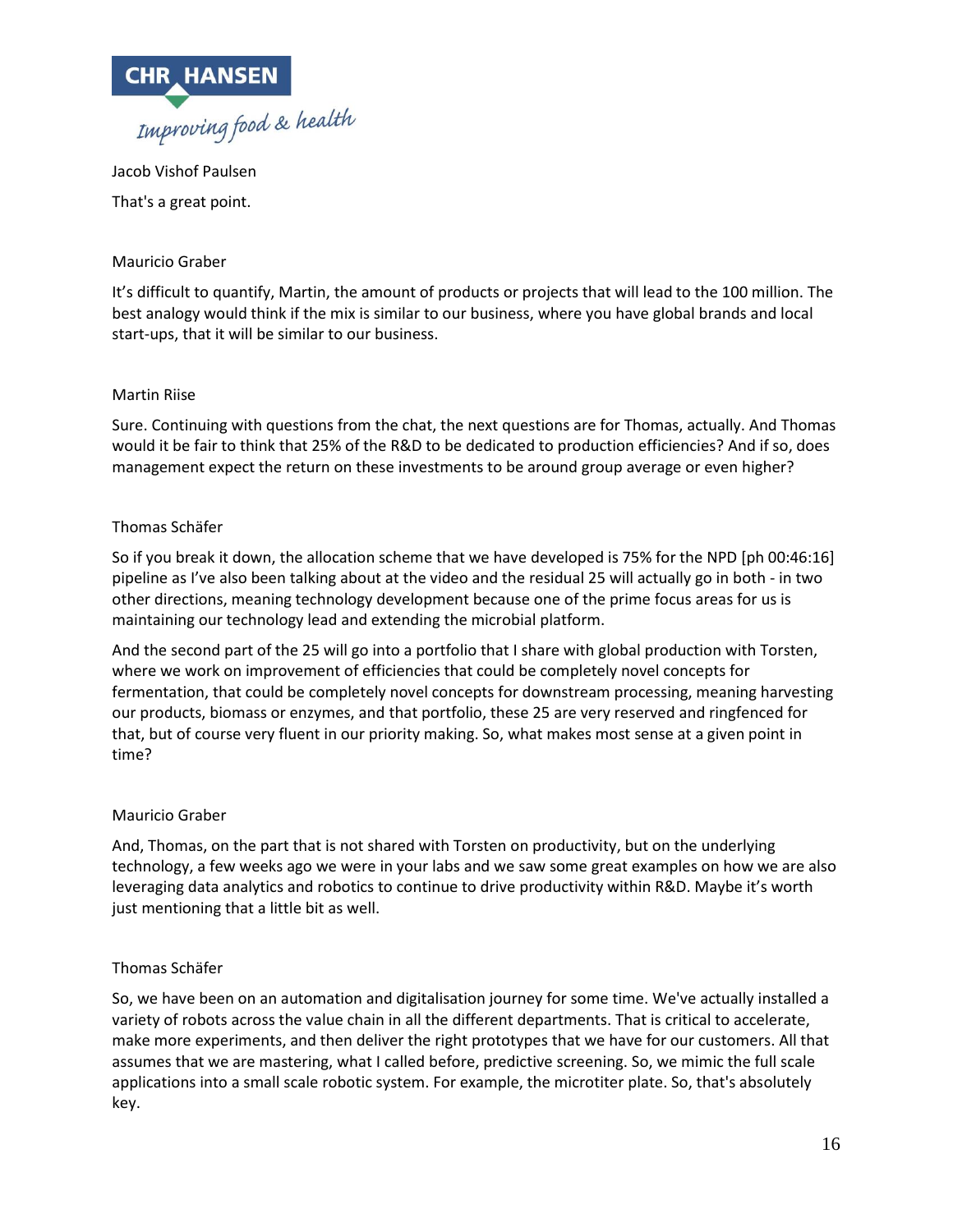

What that also triggers is from automation and small scale experiments, you get a lot of data. Those data get into our digitalisation platform because the ambition is making those data available for all our scientists at all times. And that again is important to create more insight. We are a science-driven company. So, in data, based on experiments, also prototypes that we can send to customers with customer feedback, generate more data sets to create, actually, the next wave of innovation based on the insights that we have.

# Mauricio Graber

I think, Martin, just to wrap up that point, I think it's fantastic to see how our ESG positioning and our purpose has been an enabler for talent attraction in R&D, particularly. We're also - as a result of COVID, we see a lot of brilliant young minds that would probably go to other fields of study and are really attracted to work on bioscience and work with a company like Christian Hansen on leveraging good bacteria to address some of the world's largest challenges and convert them into opportunities.

## Thomas Schäfer

And if I may add on that note, we are known outside in the academic world as the microbial powerhouse in R&D. If people want to work in an environment where they can both learn, work on projects which have a purpose for society, and deliver projects and products to real customers. So, not only, with all due respect, academic research, but really make a difference, that is very attractive and that is what we have done over the last many years.

One evidence for that is that we have 30 nationalities in our R&D centre [? 00:49:57].

## Torsten Steenholt

Maybe a comment to the point regarding commercial attractiveness of this. I think the investments we are doing together, Thomas, on driving productivity and efficiency, should at least compete with the financial attractiveness of our commercial business. So, strong payback on these initiatives.

## Martin Riise

Great. The second question for Thomas is on the R&D spend. If we can get more granularity into the R&D spend and what share of development has to do with products that take out costs versus creating products for differentiation?

## Thomas Schäfer

I don't think we will give more granularity on that question. I think, as I stated before, our pipeline is well balanced. Our pipeline is well balanced with respect to supporting organic growth in the core business and in the lighthouses. And then of course we have great examples for breakthrough innovations.

One example is CHY-MAX® Supreme. That serves a purpose of enabling the customer to save costs. SWEETY® is another example where it costs. So, I think there is a fluent grate between real new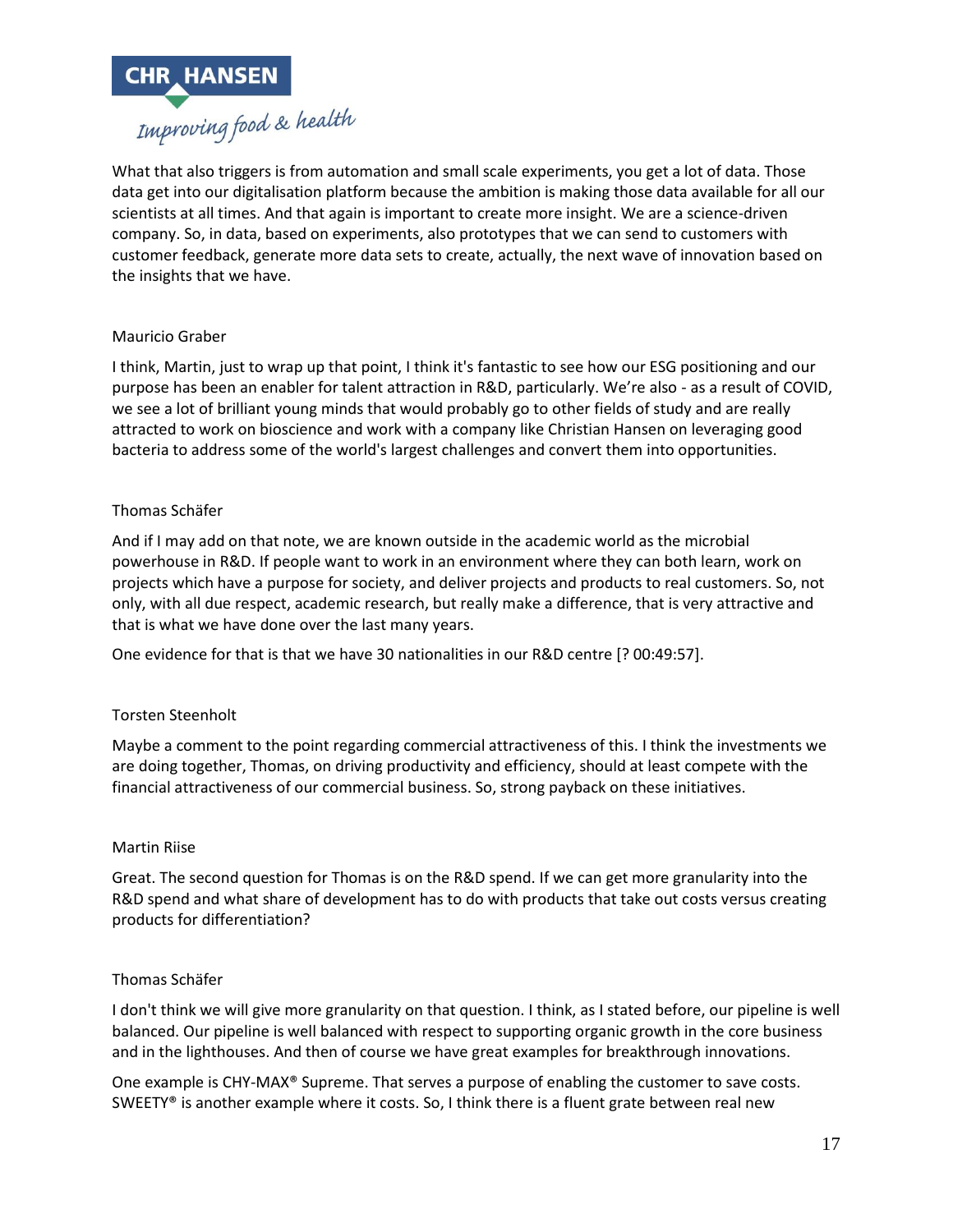

innovations which enable differentiation at the customer, but cost is definitely also a differentiation point at the customer, so I think we have a healthy blend between those two.

## Mauricio Graber

Søren, anything you would like to comment in the ratio of R&D. If that's what the question was.

#### Søren Westh Lonning

As we indicated in my presentation, we do expect the per cent to net sales of R&D and it also applies for sales in marketing to increase slightly over the period. So, not dramatic, but an upward growing trends to fuel both investments into the growth until '25, but also beyond '25 and then, on the other hand, of course we will continue to drive scalability in our production and in our admin functions. So, the balance net debt adds up to deliver both the growth initiatives and the scalability.

#### Mauricio Graber

Very exciting agenda, Torsten, on the fuel for growth to be able to fund our investments in the company. I think the organisation has consistently delivered on that, but we know that the journey ahead is even more exciting.

#### Torsten Steenholt

Yes, I think there's a number of strong initiative we have ahead of us, for instance, use of digitalisation and the tools are on there, as Thomas mentioned, and secondly is our continued use and what I consider industry leading is that we have on automation and robotics in. So, we have some strong examples of applying robotics with strong productivity and scalability as a result and we will continue to roll that out and deploy that in the group as a whole, similar to what R&D does on your level there.

#### Mauricio Graber

And for the people that haven't seen it, we have a virtual plant tour as well in our micro site.

Torsten Steenholt Including a lot of robots.

Mauricio Graber Yeah.

Martin Riise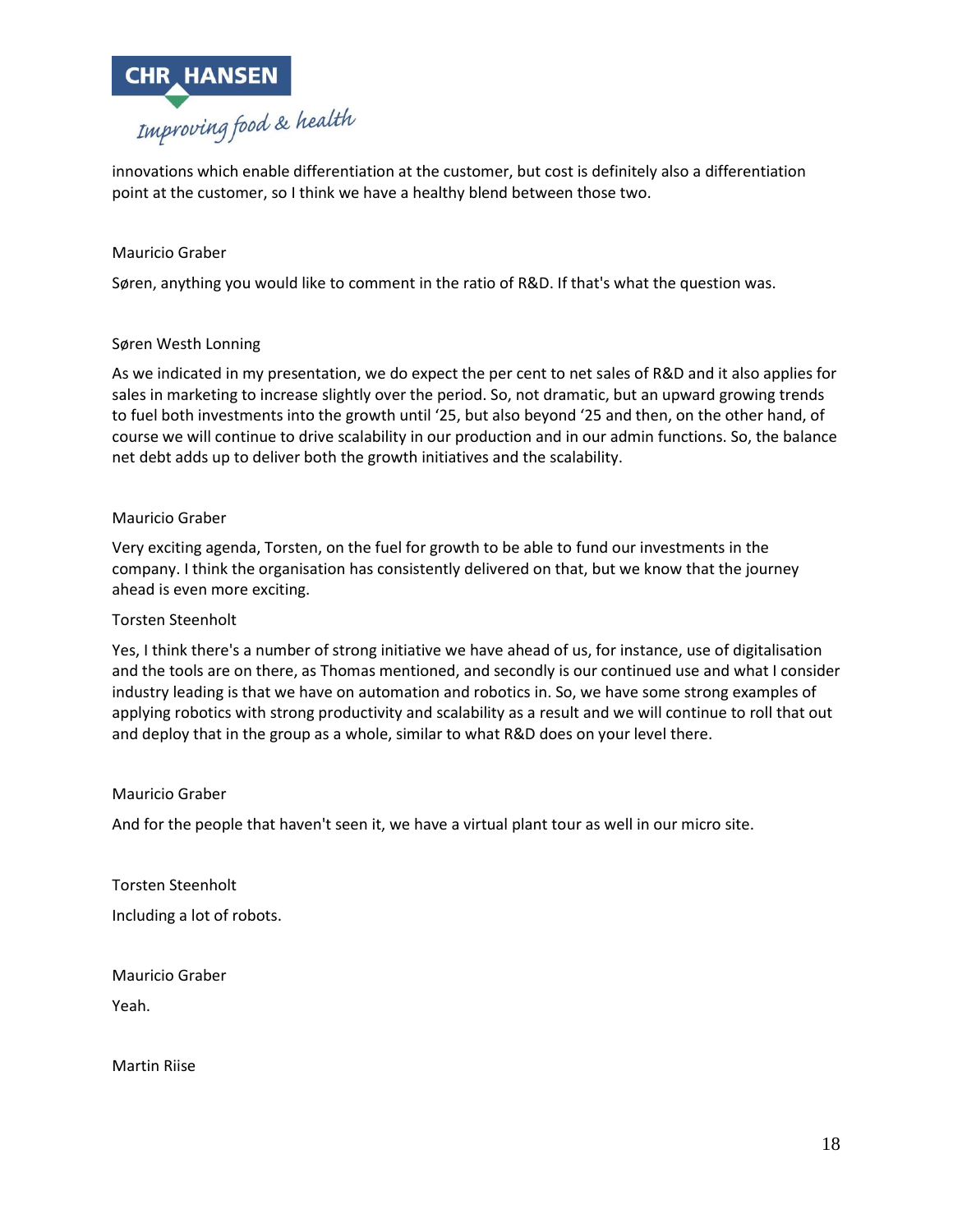

So, we just touched briefly on sustainability before, Mauricio, and there is a question here on the chat as well about diversity. Diversity is an increasingly important consideration for all companies and the long term benefits are well documented. How do you think about gender diversity?

# Mauricio Graber

I think overall the next five years, we're stepping up from a great foundation on our sustainability journey and talking about products, planet, our people, and purpose. I think our purpose to work for a better world naturally really excites and unites the Christian Hansen, Hansenites, as we call ourselves, around the world to really work with our products and technologies to drive that.

Specifically, on diversity, I think it's true we have ambition that gender and nationality diversity is reflected in our management teams. And I think we're making good progress on that, but one of the things that we have established as far as our 2025 strategy is we have established very clear targets for diversity in reflecting the ratio of females in the organisation to the same ratio that we should have in management.

And I think we will continue to do that as we go forward. Definitely diverse dialogue, diversity of ideas leads to better business decisions and we have a very diverse team at Christian Hansen. And we will continue to build on that.

#### Martin Riise

Sure. Coming back a little bit to the lighthouses. And there's a split question here for the two of you. Who are your competitors in plant health and in bioprotection and what is your market share today?

## Thomas Schäfer

Great questions, I'm happy to go first, Jacob. So, if I look to plant health, I think the important thing is that our solutions do not only target competing with other biologics, but we want to basically develop solutions that can also compete with chemicals.

In some applications they may be able to substitute chemicals; in other places, they complement them. And that means that effectively the competitive set is quite wide in this space. With that said, in terms of the capability we bring, it is very much about the biologics competence and therefore as we compete, let's say, for partnerships and market access in different ways, our most direct competitors would be other companies that have strong biologics competences.

#### Jacob Vishof Paulsen

So, for food cultures and enzymes we are having the same set of competitors that we see in the core business. However, the biggest competitor is those who do not use it today. If we're building a market, I said it might become 200 million market opportunity in five years, but it's a billion opportunity in the future. So, it's really building the market and then also some are still using chemicals to preserve their products.

So, that's really the journey of further establishing the market going forward.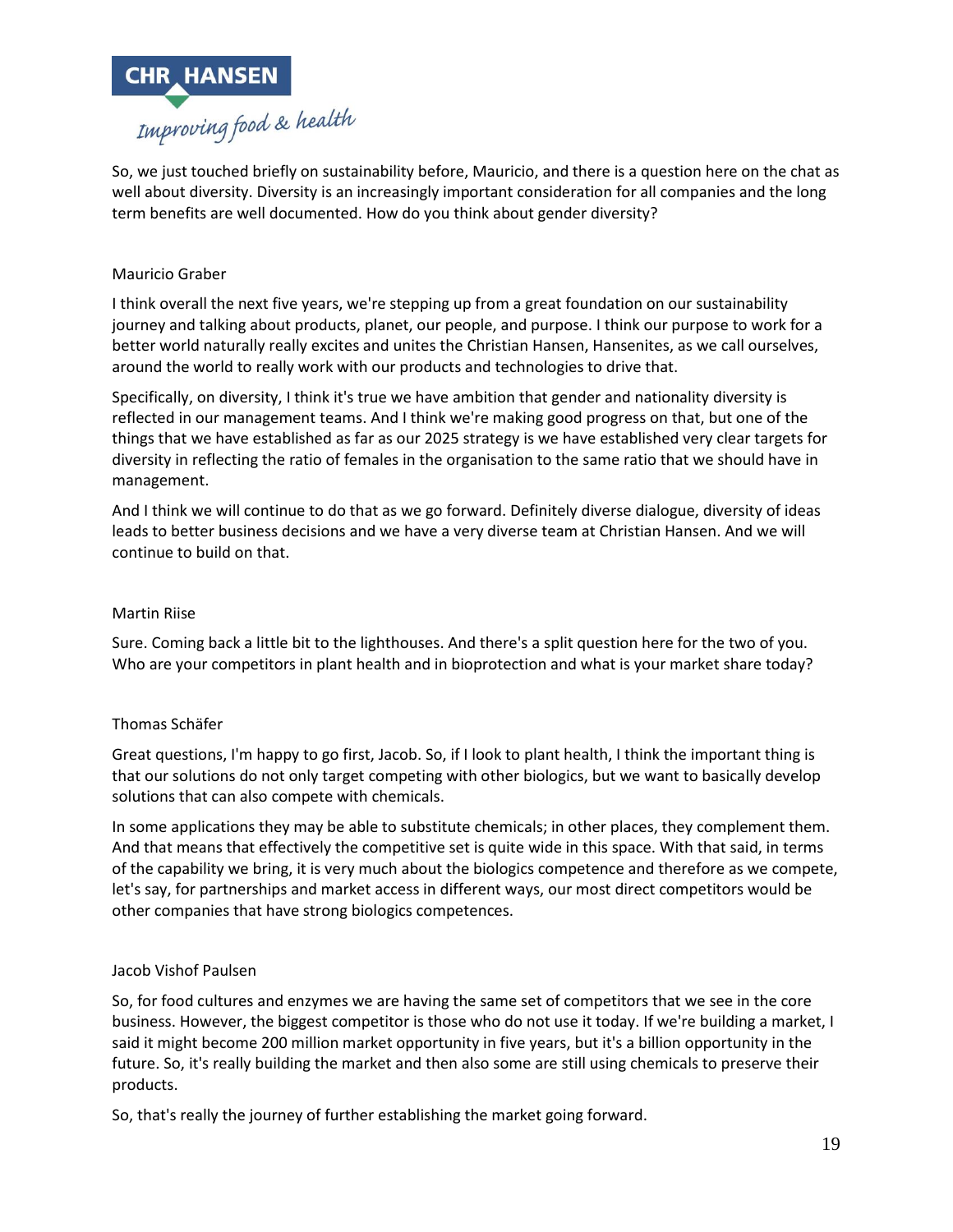

## Mauricio Graber

And maybe to complement, there's nothing in the competitive dynamics that we think has changed. I think we see a strong competition of leading companies in the field and we like that. I think competition makes us stronger and healthy and we always try to stay a step ahead and compete and win in the spaces that we're committed to.

#### Jacob Vishof Paulsen

I think one thing on the bioptics journey that we are doing is really advancing our technology as Thomas was mentioning, we have discovered the mode of action and this is really something that we on the side line of launching new products, we really spend a lot of time scientifically to understand that and that creates a base for us to actually innovate the next generation of products which is coming in the next period here. That definitely is going to help that further penetration of the greater market opportunity.

#### Martin Riise

Yep, so moving a little bit back to some questions around natural colours. What tangible value would be created disposing the natural colours division, which has a very high return on invested capital and using the proceeds to do bolt-on acquisitions where our return on invested capitals are lower. The latest acquisition hints that lower return on invested capital would be very likely.

And the second question linked to natural colours is how do you intend to reallocate capital once natural colours is sold: Share buybacks or special dividends?

## Mauricio Graber

Thank you, Martin. I would say overall what drives the strategic review of natural colours is basically the conclusion of our strategy process that leads us to create a focused bioscience company around our microbial and fermentation technology platforms. And even though natural colours is a very exciting space that has a bright future, it does not share on the microbial implementation technology platforms.

So, the big question to ask and I know it's something that has been in Christian Hansen for quite some time, even before I joined, is the question, are we the right owner for this business. But given the clear focus and the management attention that I believe is required to create this microbial powerhouse around the microbial and fermentation technology platforms is the right thing to review, the nonmicrobial assets.

So, an intangible benefit is really the management attention and the focus on our microbial technology platforms. Maybe, Søren, you want to comment a little bit more on the questions about capital allocation.

#### Søren Westh Lonning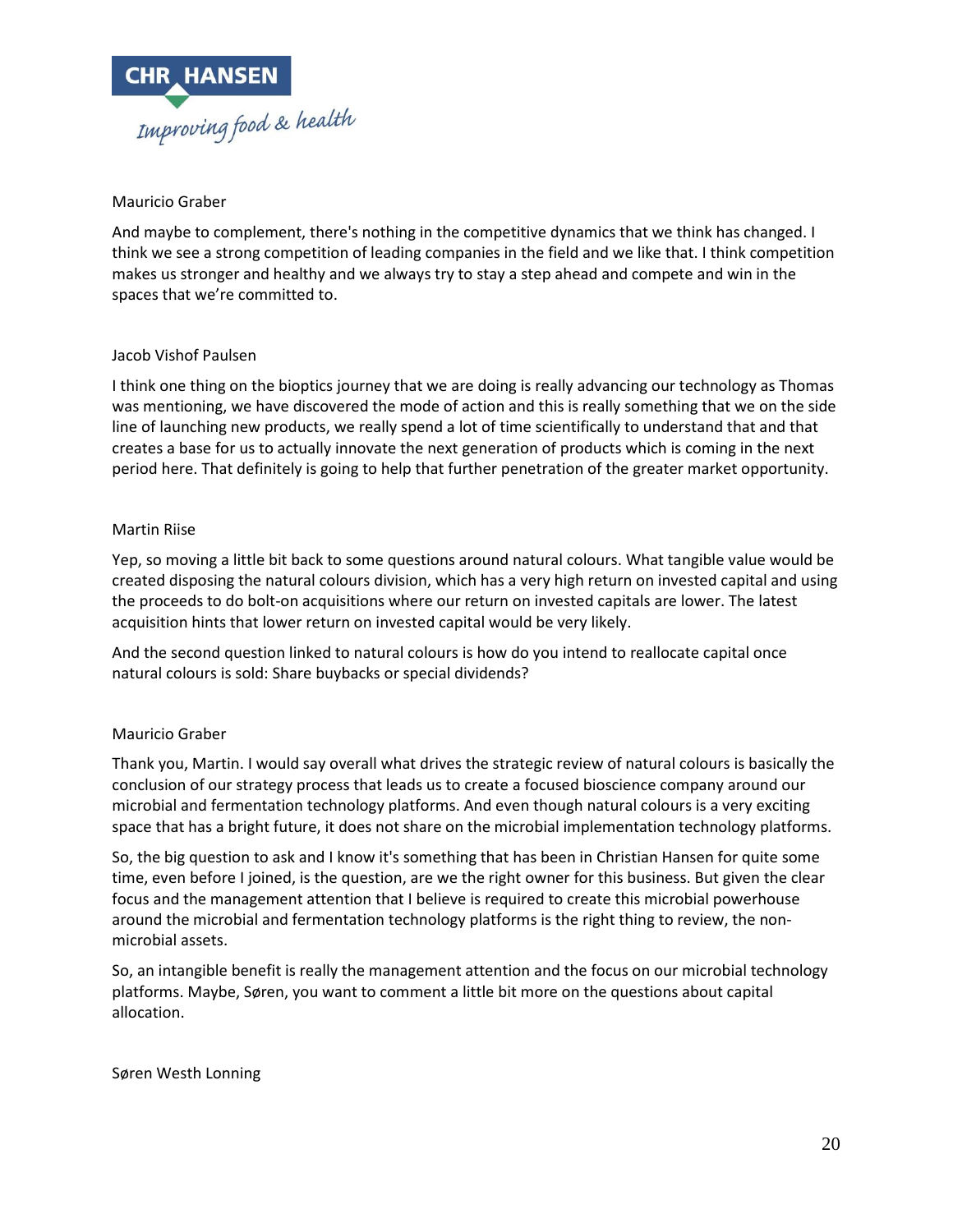

I think it's a little bit - to compare - you can say a return on invested capital for natural colour on accounting book values compared to the market value of the recent acquisitions that we've done. If we were to divest natural colours, it would be at a price level that would be very different from the accounting book values of natural colours. So, I think the comparison is a little bit tricky to make that way.

What I would say is that when it comes to the acquisitions that we have done; we do see a quite significant value creation opportunity. We have said that the acquisitions of UAS Labs, as an example, would short term dilute our overall EBIT margin by roughly one percentage point due to the depreciation of the purchase price, but we still guided also in that announcement on UAS Labs that we expected that overall we could compensate for that from synergies, so bring margins back to the level that it was before. And that speaks to the synergies that we are able to create.

And maybe to build also on some of the example of acquisitions that we have done over the last couple of years, MPC LGT [ph 00:59:56]. Those are examples of us paying multiples in the high teens, but still within a few years, bringing those net multiples down after synergies that we have realised into a single digit territory. I think you all know the multiples Christian Hansen are trading at and if we can bring an acquired company down to the single digit multiple, I think we have been able to create quite significant value from the acquisitions.

Mauricio Graber

I think there was a second question on cash.

Martin Riise

Yeah, there was a second question on cash.

## Mauricio Graber

I'll get Søren to comment on cash from natural colours.

## Søren Westh Lonning

Yeah. I think when it comes to all the decisions we take regarding capital allocation and cash, we look through our capital allocation principles, so we have organic growth or bolt-on acquisition and then followed by cash returns to shareholders while maintaining an investment credit rating that is solid. And that means that given that we have already spent the money now, it will be obviously worse to divest natural colours to do actually reduce the leverage in Christian Hansen into the level that we have traditionally been tracking at, which is aligned with that.

And then of course we will explore based on the capital allocation [? 01:01:19], first organic growth and secondly bolt-on acquisitions. And if there's no other things that we require funding for, we would of course be very disciplined in terms of returning that to our shareholders.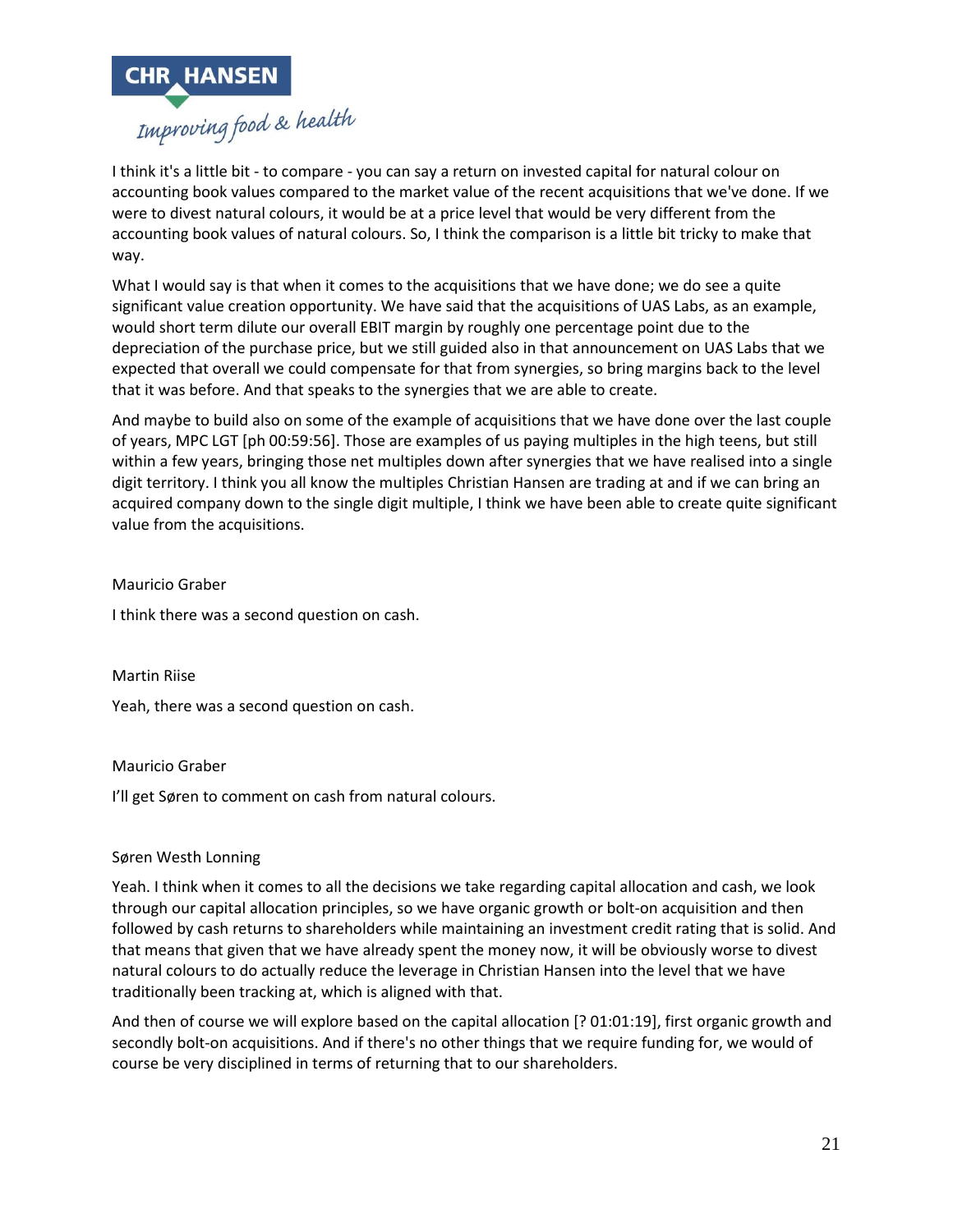

# Martin Riise

Thank you and I think we have another person on the line waiting to ask a question. So, operator, please.

# Operator

We have a question from the line of Heidi Vesterinen from Exane BNP Paribas. Please go ahead.

# Heidi Vesterinen

Hi, good afternoon. I'll ask my questions one by one. First of all, one of your strengths in probiotics is documentation, but one concern is that consumers often cannot tell the difference between a premium probiotic and a less premium one. For example, sometimes we see packaged food products or supplements just as cultures. So, what are you doing in both FC&E [ph 01:02:09] and health and nutrition to increase consumer awareness? That's my first question. Thanks.

# Mauricio Graber

So, Heidi, on probiotics and documentation. Good question. I think as a leading company in science for probiotic and gut health, we think we have an industry leading role to play in growing the consumer understanding around probiotics and their benefits. One of the things that we have done, for example, is in the US, we have launched the Probiotic Institute as a way of bringing information to consumers, leader of opinions, in the community overall. And maybe Christian, I'll pass it on to you to expand a little bit on that good question.

## Christian Barker

Absolutely. So, I think our commitment is very clear. We want to be the voice of science in the probiotics category, and we've always had, I think, quite strong science but we haven't always been good enough at getting it out there, and that's what we are now doing with the Probiotics Institute where we really have created an online platform that is becoming a go-to resource for serious science, serious clinical science, about probiotics.

And it targets medical professionals, it targets key opinion leaders, but we also see consumer interest in the site. And in addition to that, I would say that the work with key opinion leaders is also something we take very seriously as ways to continue to disseminate knowledge about what is a good probiotic and what is one that is not documented.

## Mauricio Graber

Christian, you are leaving the integration steering team of our UAS Labs integration with Christian Hansen and that also provides a great platform on how we're going to leverage the best of both to address this good point that Heidi raises about how we are going to continue to drive science and communication of good probiotics to consumers. Anything else you may want to comment on that?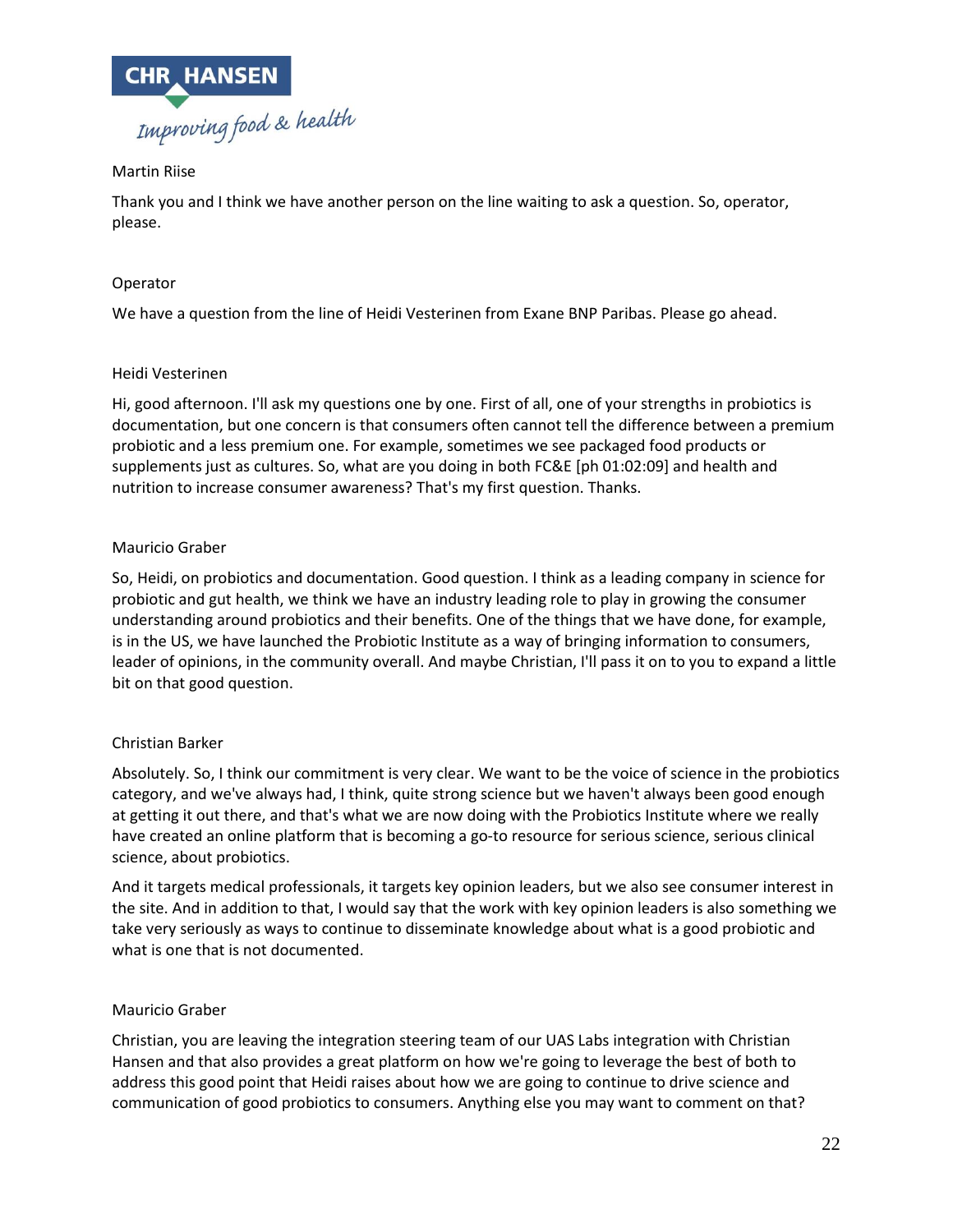

# Christian Barker

No, I guess all I want to say is that with the acquisition of UAS, we just believe we have a platform that's unparalleled in the industry as it relates to the breadth of the offering, as it relates to the depth of the offering, and there are so many things we can do with this combined platform in terms of getting it out there in a science based way.

## Jacob Vishof Paulsen

[inaudible 01:04:21] it's the same story. We are fully aligned with health and nutrition on the story and the communication to the market. But we are also thinking as we put forward in the strategy of broadening our scope into a more broader play in food. So, we have traditionally been in yoghurt products, but we're going into more shelf stable opportunities also with well documented probiotics but finding a way to put it into those shelf stable opportunities. So, that will be something that you will see in the coming strategy period.

# Mauricio Graber

Exciting opportunities in new food and beverage categories and as well in pet food. Heidi, we move to your next question.

## Heidi Vesterinen

Yes, thanks. Next one is on human health. In your slide pack, you say that the estimated market growth used to be 10%. Now, it's five to seven. Why do you think that is, given you've been talking about the surge in interest in probiotics for immune health?

## Mauricio Graber

Christian, do you want to comment on this?

## Christian Barker

Yeah, I think what we would say is that we have seen a slowdown in consumption growth in some markets, in particular in Europe, and also for a little while in North America, although we now see the North American growth rates picking up against. What I will say is that 5 to 7% as a five year outlook; we still think is a very healthy category. And importantly there are segments in that space that will grow way more than 5 to 7%.

That would include APAC and China, that would include a number of the new indication areas outside the gastrointestinal space, and it would include also different product formats that are relevant in particular on the online channel and a big part of the acquisitions we have done of UAS and HSO is [? 01:06:14] to make sure that we continue to strengthen our position against those pockets of growth.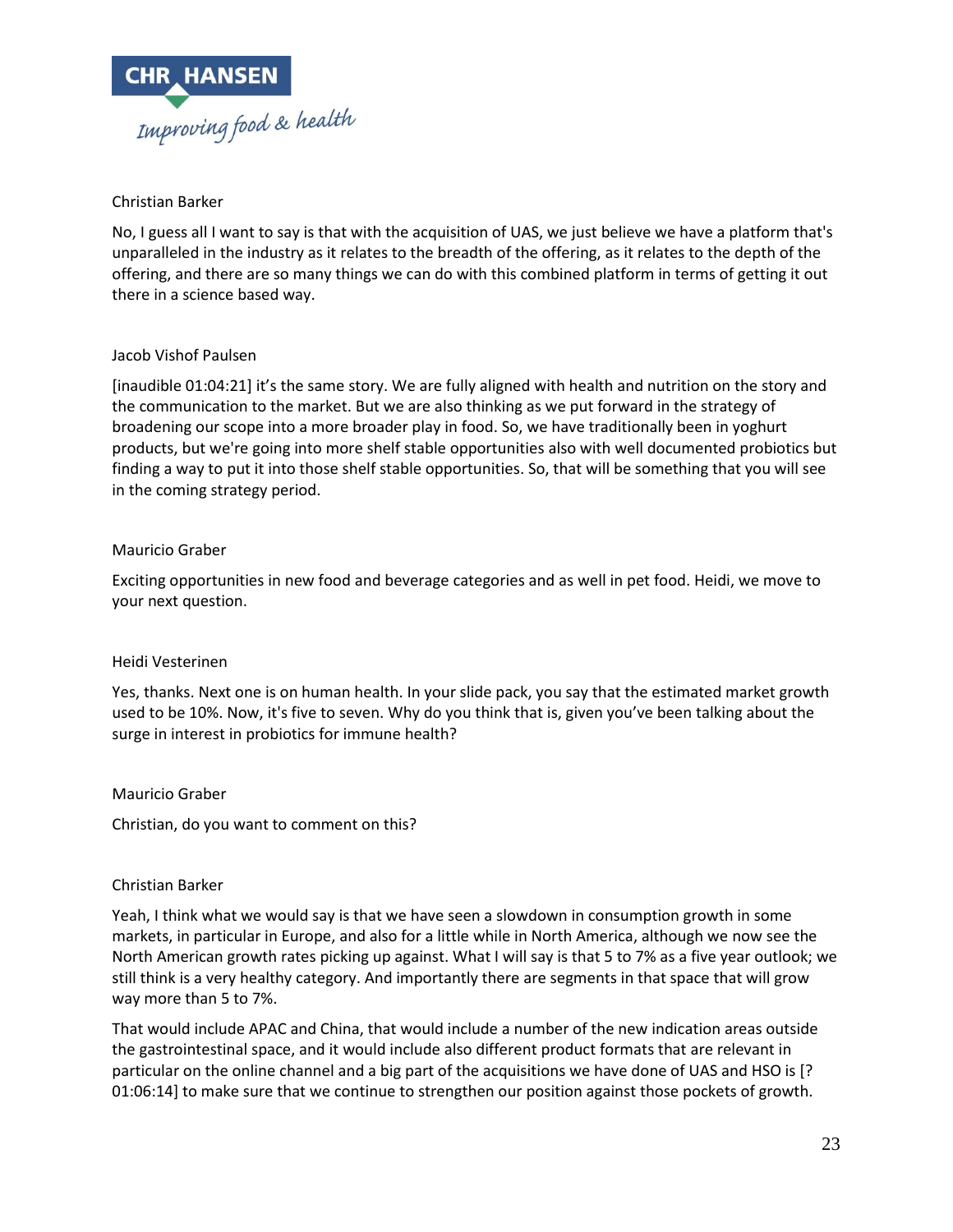

# Mauricio Graber

So, I would say, Heidi, that despite that 5 to 7%, and that we have already communicated before, is a lower underlying market growth. It is still, I would say, one of the healthiest categories as far as underlying growth and obviously as an ambitious company we target to grow much higher than the underlying growth in the category. And as Christian highlighted, moving into some of the areas like female health, strengthening our position in Asia and the combined portfolios of the acquisition, give us a very strong conviction on how we can outgrow the underlying market in human health.

#### Heidi Vesterinen

Thanks for that. I have two more questions. The next one is on bioprotection. I think in the earlier question you highlighted that your competitors are - other competitors in your traditional FC&E [ph 01:07:10] products. How do you compete with other types of non-microbial natural preservation technologies, please?

#### Mauricio Graber

Jacob, do you want to take that?

#### Jacob Vishof Paulsen

Yeah, so there is other opportunities. I said there's the chemical route. There's also other ways of preserving food and we are staying observant of other technologies that are there, but we think we have a quite unique value proposition of adding a microbial technology to the existing products. If you look to yoghurt, it's already that single ingredient that is on the label. It's a culture and then you are adding more culture, a bioprotection culture, not adding more things to the label or complication to the process. So, we think we have a really unique differentiation towards a lot of the other technologies.

And then it's the existing customer base. We know them very well. We know what they're looking for in taste and texture and other parameters that, when we are implementing the buyer protection, we are taking good care of adjusting only the other parameters. So, we think we have a very strong differentiation to some of those other technologies. Maybe, Thomas, if you want to add.

## Thomas Schäfer

If I can complement. Of course, on a detailed level when we design our portfolio, we look at every and each project and for each of the projects we assign both a commercial roadmap but also a technical certainty. And on those technical certainties, we of course always do benchmarks against competing technologies and then we know what we're up against and what we need to improve on in order to be competitive later after launch when we are out in the market.

Mauricio Graber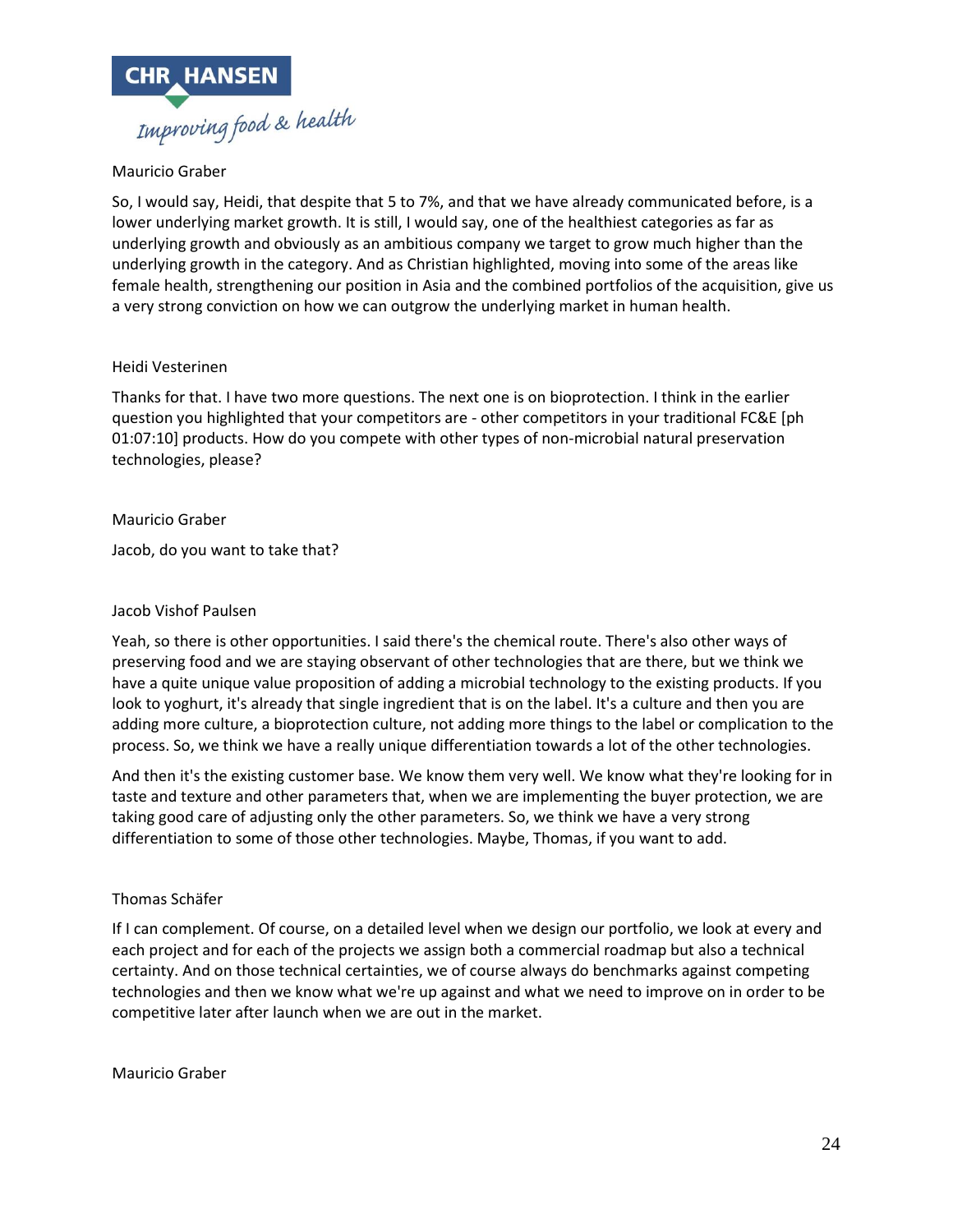

And when we look at the other - I mean chemical solutions side, we will have the challenge of the label and the [? 01:09:06] label, and at least once we will look at other natural solutions that are nonmicrobial, it doesn't have the same level of interaction of good bacteria preventing the formation of bad bacteria. So, I think it's - the technology platform that we have for buying protection makes it quite unique.

# Heidi Vesterinen

Thank you. And then I have a final one for Søren. I think you highlighted on one of the slides that there is a margin headwind from currency in 20201. I guess this also applies to Q4 20, given how currencies have moved. Can you describe what's causing the margin pressure and what magnitude of headwind do you currently expect from this in 2021, please.

## Søren Westh Lonning

Yeah, I think we will not go into specifics of our next financial year. We will save that for our release of our annual report in October, but you can follow the main currencies that we are up against. During our Q4 we have seen the euro appreciate to the dollar and the Chinese renminbi, most importantly, our two main currencies. And you can refer back to every quarter. We outlined the currency sensitivities and exposure we have and when you bring those two together obviously when a US dollar depreciates by 8% and the Chinese renminbi by around 6%, it is a material effect that that would happen there.

But that can change many times from now and we will wait to elaborate further on that until October where we are discussing our expectations for '21 in more detail.

Heidi Vesterinen

Thank you.

## Martin Riise

Great. Thank you. I have two questions on Asia Pacific and it's one for Christian and it's one for Jacob. Coming back a little bit to the dietary supplement comment that you made Christian, the question here on the chat is how are you intending to capture growth in dietary supplements in Asia? Isn't your footprint currently more US-centric and aren't the new acquisitions also in Western markets?

## Christian Barker

That's a great question and I probably should correct the premise. So, our position in Asia Pacific in supplements today is already very strong and in fact, if I look at the UAS that we just acquired, they also have a very strong footprint in Asia. So, it's actually a question of quite a strong starting point. And then, of course, markets that are attractive and will show double digit growth in our best estimates.

But importantly, as Mauricio alluded to earlier, I think with the acquisitions of UAS and the combined strength of the two companies across single and dual [? 01:11:57] solutions and multispecies very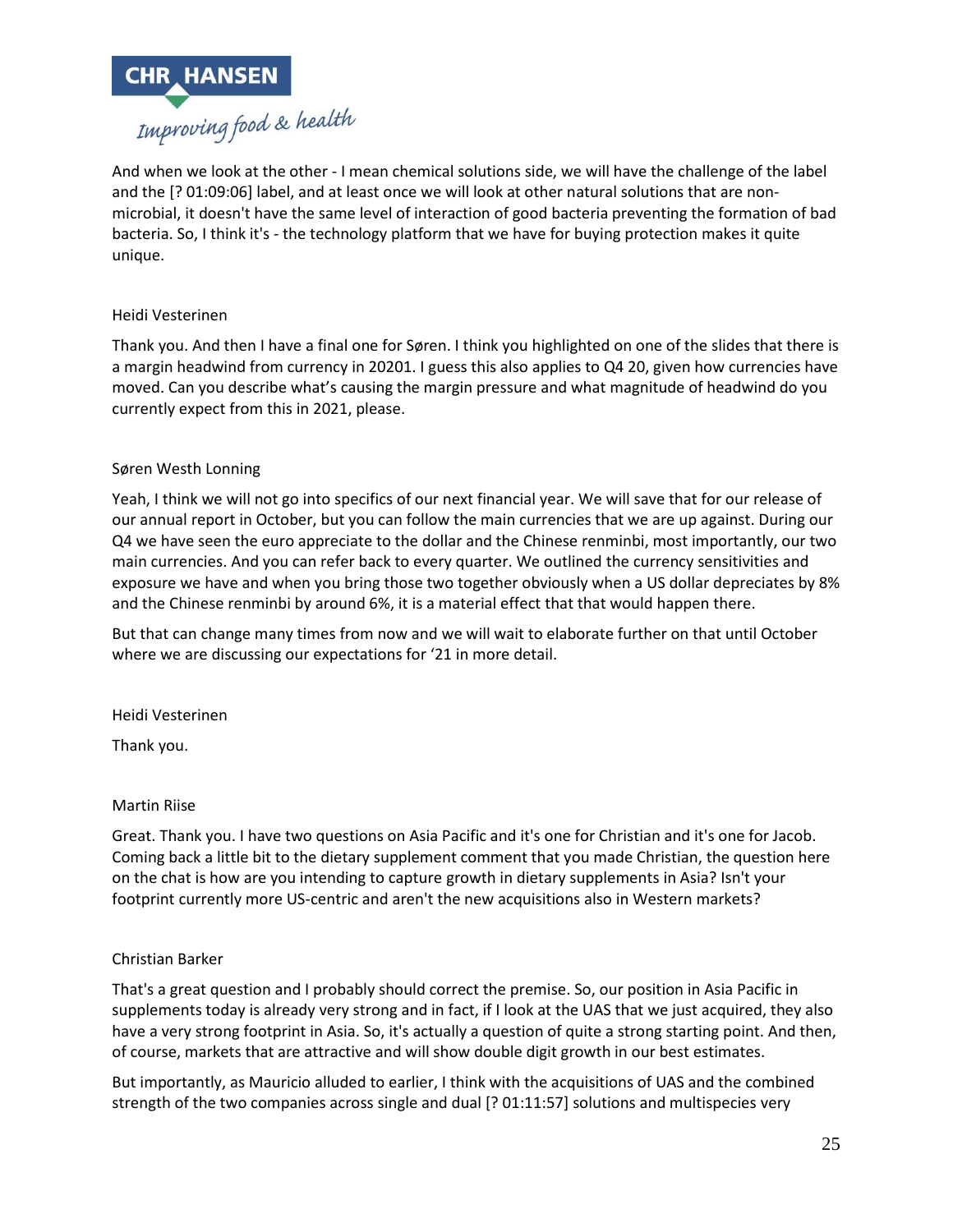

flexible solutions, we think we are extremely well positioned to continue to drive growth in that very fast moving marketplace.

# Mauricio Graber

And I think, Christian, it is important to highlight that footprint should not be confused with manufacturing footprint. Actually, we benefit in our probiotic strains on our Danish heritage, right? And the strength of having European and US capabilities that Asian consumers prefer in value when they think about probiotics.

## Christian Barker

Indeed.

## Martin Riise

Great. And the second question on China for food cultures and enzymes, Jacob. Are you able to take market share from the ambient yoghurt market to chilled yoghurt including probiotics or asked differently, what will make Chinese consumers change their habits and buy chilled yoghurt?

## Jacob Vishof Paulsen

That's a very good question. So, right now in China, we are seeing the highest difficulty in answering that exact question but is on the minds of the companies we are dealing with and we have very strong established relations with the main players there, and this is a key question, of course, on their mind. How can they, in a challenging time in China, where we did before the COVID crisis see a little bit of a slowdown in the growth pace, still growing.

We see a future where the amount of consumer growth, the consumption per capita, the support from the government suggests that there will be a growth momentum coming in China still in that segment. How are we differentiating in front of the customers? And this is something we are working very closely with the Chinese customers on, not just in China but with our R&D people, finding ways of differentiating both in the ambient and the chilled segments so we can stay the market leader in both of these segments.

## Mauricio Graber

Jacob, just expanding a little bit more on that, it is true that the solution of ambient yoghurt in China was a key enabler for the fast expansion of the Chinese dairy market because it brought to the consumer the ability of having a product that was not chilled, that they did not like to consume chilled, and also expand the distribution.

A great innovation for us would be to continue to innovate in ambient to bring new technologies and new solutions with customers - are you excited about that journey? Talking first about ambient before I go to chilled.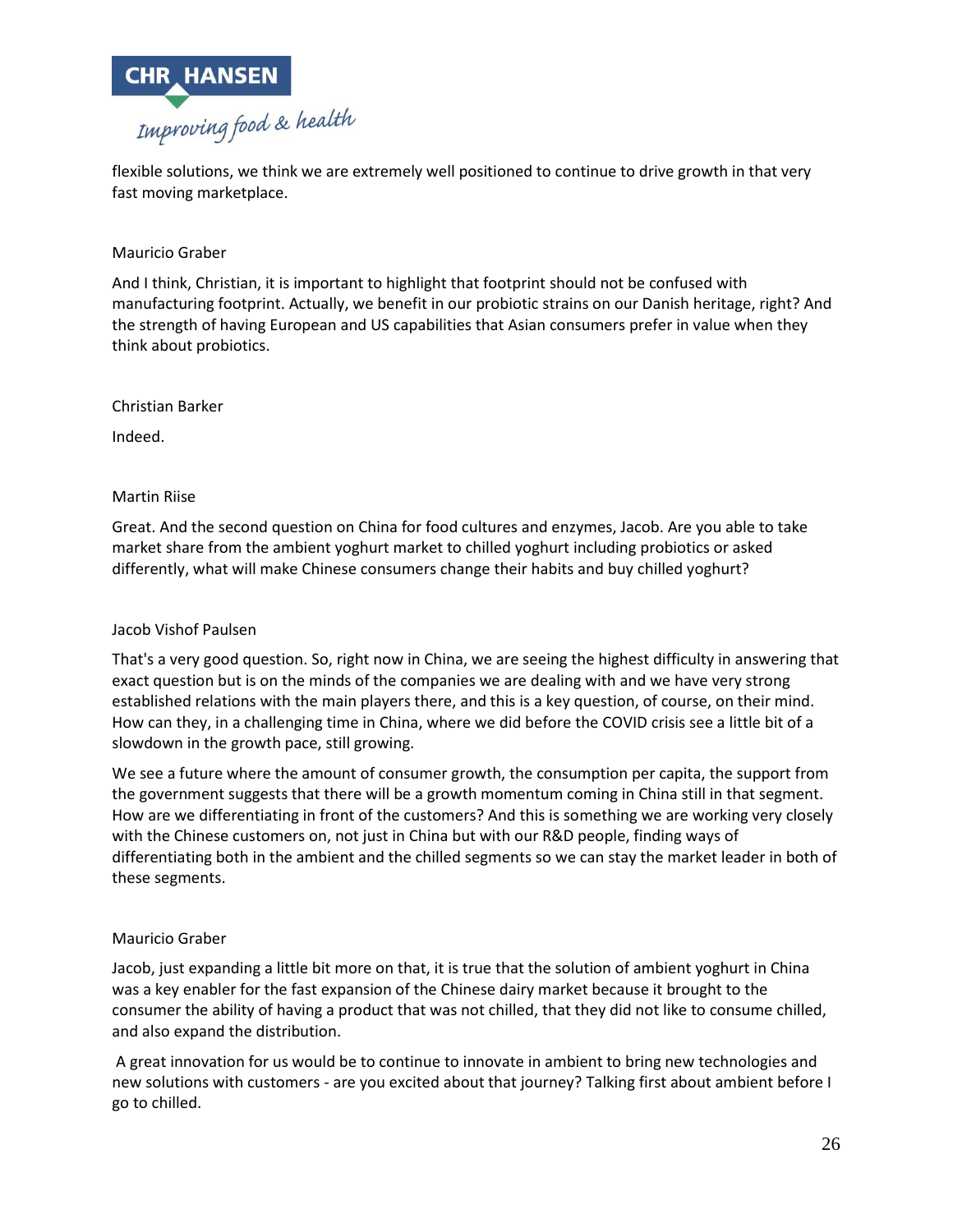

# Jacob Vishof Paulsen

Yeah, what a really exciting journey. Of course, it's an ability with ambient to reach the several towns outside the big mega cities. So, that is a journey where you have plenty of opportunities. It's also a scope where we're thinking on further probiotics of surviving in that ambient temperatures. So, this is something we are working on collectively with R&D.

## Mauricio Graber

That would be just a fantastic opportunity and while chilled, chilled and has probiotics and it's more premium. It also has grown because of the aspiration of Chinese consumers to some Western habits, right? And we see that continuing to grow as well.

## Jacob Vishof Paulsen

We are seeing that growing still and we are seeing that as a future opportunity. In particular also when you can provide a bit more safety and prolongation of the shelf life. And if you have heard us talk about the third generation of our bioprotection and this is exactly what we are trying to deal with, is that segment opportunity and we have that in our pipeline. So, of course that's going to be an opportunity for that segment to realise longer shelf life, better protection, better taste of those particular products.

So, again, an opportunity for us to revitalise the growth journey with the Chinese producers.

## Mauricio Graber

So, challenging times, Martin now post-COVID in China, but when we look at our strategy five years ahead, pretty exciting opportunity in China and the Asian development markets.

#### Martin Riise

If we stay on food cultures and enzymes, there's a question here about the growth model that we are talking about. And the question is, if we assume that further conversion adds 1% - and the person asking the question knows that it is stated as less than 1% - but if we assume that it is 1%, then the components add up to six to eight and not 5 to 7%. Does that mean you expect further conversion of dairies to contribute close to zero growth rather than 1%?

So, in reality, do we want to be precise around zero to 1% conversion contribution?

## Jacob Vishof Paulsen

Let me talk a little bit in general about the conversion journey. So, conversion, we have said that it is less than a percentage, but they come in stages. So, you will have years where we really convert a big customer on the journey. So, you might have a good bond there. You have years where you will not have those big conversions. So, over the period we are seeing that we are predicting that it would be less than a percentage. That's what we see, but that will come in steps.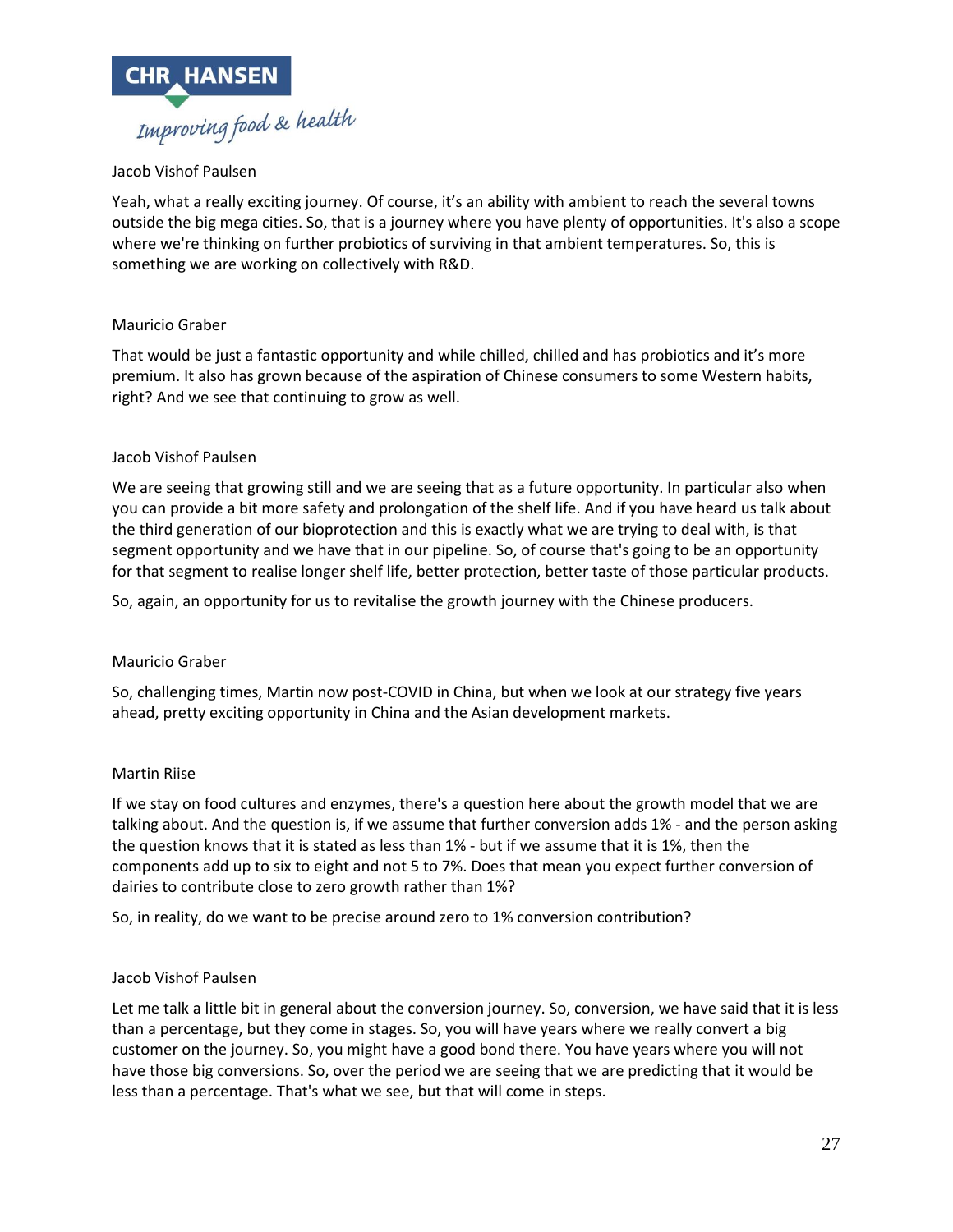

And then while working on that, because there is still plenty of room for conversions, we have plenty of other opportunities with existing customers growing with them in the markets, pricing, adding additional features, upselling with the new exciting concepts, cross-selling, and then finally we have the opportunity also to go into leveraging our technology and our lighthouse opportunities for example, what we discussed with the plant based or bioprotection.

## Mauricio Graber

And I think, Martin, just to clarify, in our model as well as in the previous model, that interpretation was there of the approximately 1% and whether you do the math, would it be 5 to 7% or 6 to 8%? But we're grounding it on the 5 to 7%.

#### Martin Riise

But maybe you could comment, Jacob. You also in your presentation show a little bit about where we are in the conversion journey in cheese [ph 01:18:23] and in yoghurt and also where you could see it come over time. And I think that may be a relevant point to just elaborate on.

#### Jacob Vishof Paulsen

Yeah. So, on the journey of the fermented milks journey, we are at a quite advanced state at an 80% level, but there is still a journey to the 90 that we foresee in the sort of mid to long term horizon that could be possible. At least we're working on it. And then in cheese we are still at the 55% conversion globally, so there's a good journey of opportunity to advance our DBS [ph 01:18:58] technology into more of those who are selling with big cheese on bulk.

## Mauricio Graber

And also, Jacob, new capacity in cheese, right?

#### Jacob Vishof Paulsen

New capacity being added around the world and it's exciting to see it gives some comfort that cheese, we've seen a constant pace of cheese growth over the last ten years. It looks that there is optimism that that cheese growth is still going to continue, at least as being added a number of capacities over the next coming years. And it's just comforting to see that we are working with these, on DBS [ph 01:19:40] solutions, so growth and conversion will come from that.

#### Martin Riise

Great, thank you. I believe we have another person on the line waiting to ask a question. Please go ahead.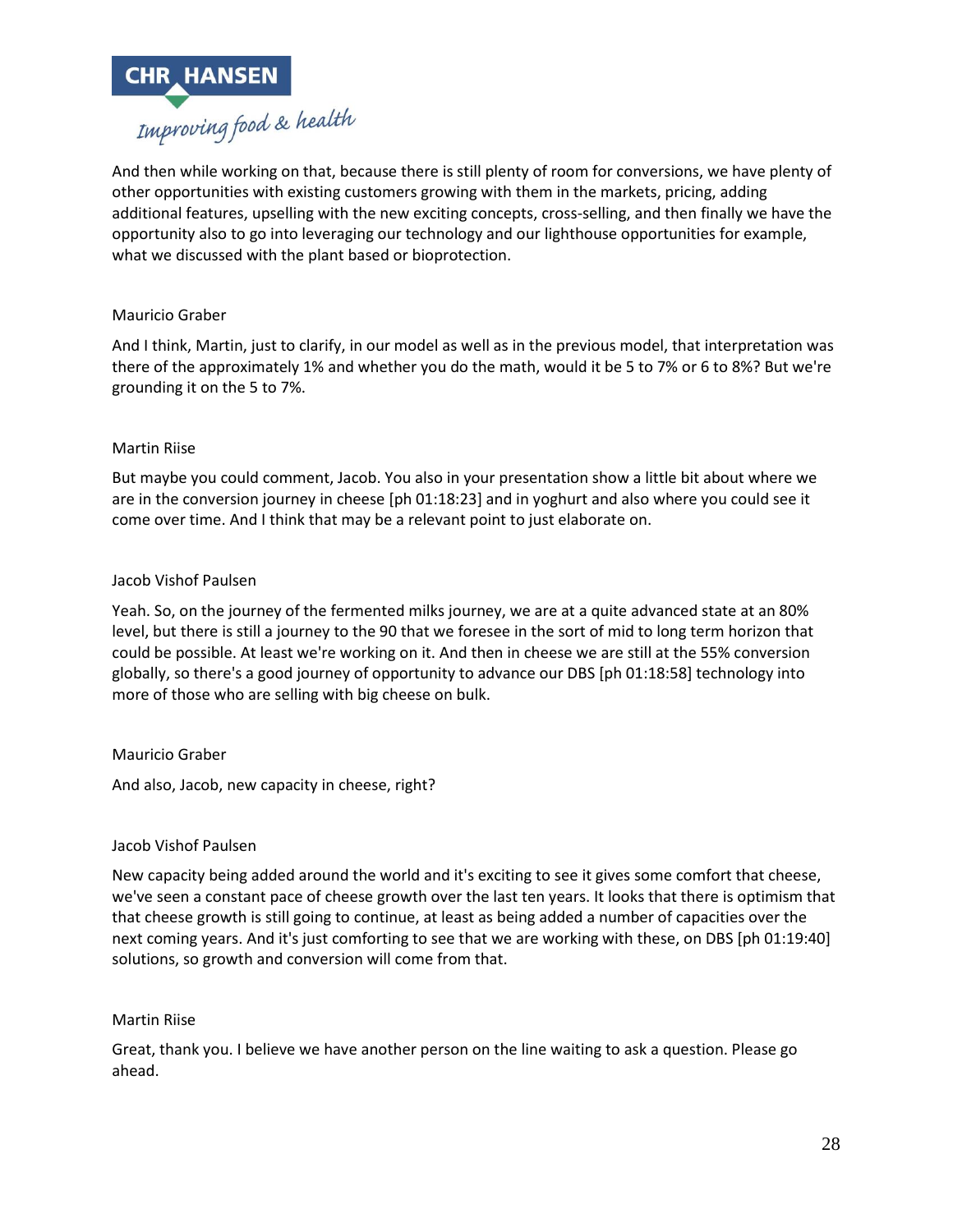

# Operator

We have a question from the line of Søren Samsøe from SEB. Please go ahead.

# Søren Samsøe

Yes, hello, again. Two questions for me. First of all, you stated in your written comment that Christian Hansen did not see any material impact to its operation or best model from the pandemic. I had expected you that you actually saw a positive impact on your sales, especially in health and nutrition. So, now that you see this year as being more or less normal, does this mean that then we're going to go into next year, that you don't see this as a top comparable, i.e. that you will expect lower growth next year for that reason?

And the second question is regarding, I think you commented around your last quarterly results that you had seen a changed behaviour from your customers, where they focus more on supply security and less on cost and efficiency, maybe. How has this affected your different divisions? And also, how much of this change do you see as permanent going forward?

# Mauricio Graber

Thank you, Søren. So, I would say on the written statement that we have talked to will refer more that we have not seen an impact on our ability to supply and our ability to drive business continuity and supply our customers. I don't think we meant it in a way that we have not seen an impact from the from the pandemic in our growth or sales.

I think for sure we have commented that there are some parts of our business like for example our food service within natural colours that for sure has an impact and there are elements where when we think about 2021, you have to consider that, while our business proved to be resilient through this challenging year, we're also going into a year in 2021 where there will be likely an economic recession and more challenging growth dynamics.

So, I'll reserve that really to October, as Søren mentioned, because we want our focus today to be on the excitement of our five-year strategy and our five-year journey.

But, Torsten, a good question on the supply chain, so we have seen the resiliency of being able to provide to our customers products on time, on quality. I think you and your group have done a fantastic job. I have been the recipient of many letters from our customers appreciating the work that you have done. Maybe you can comment a little bit on the question about the shift in supply chain thinking from productivity costs, [? 01:22:42] costs, to supplier reliability and how we're working with our customers in that.

## Torsten Steenholt

Yeah, we can definitely say that we have never had a stronger supply security than actually here during COVID-19. So, I'm also very proud of all of our colleagues who contributed to this. In recent years, we've got an increasing amount of requests from customers saying supply security and risk mitigation is really important for us. Our dairy customers, as an example, would have a tsunami of milk arriving at the door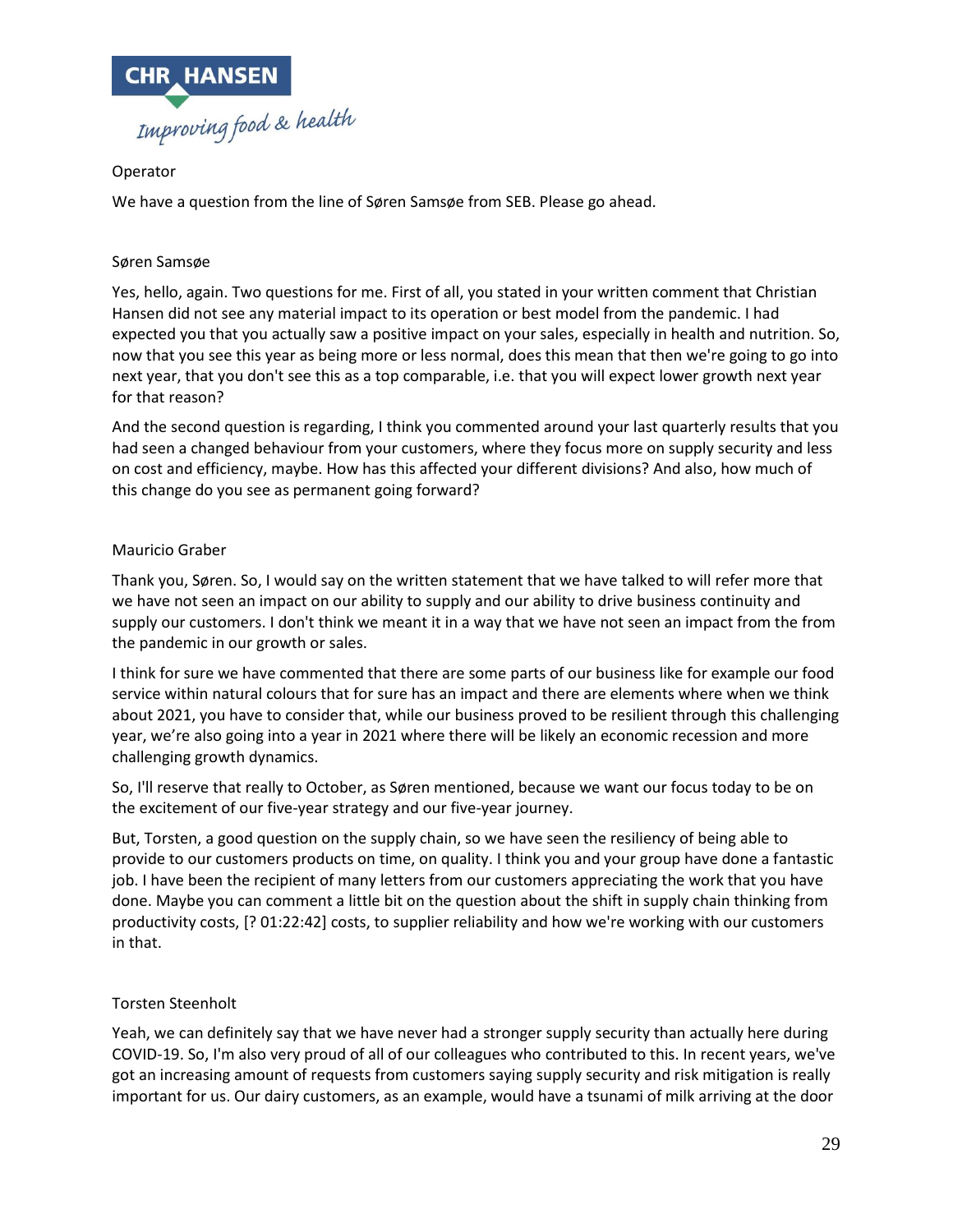

every day. If they are not able to convert that into more shelf-stable products like cheese or yoghurt, the raw material is going off.

So, we simply need to be able to deliver to them at all times and we are finding increasing comfort in the fact that we can pack up all of our plants and produce in several plants and our customers are finding strong comfort in that promise to them.

## Mauricio Graber

Excellent, and I think more of the focus on the partnership is being around supply security, reliability of supply, versus - Christian had an additional comment.

#### Christian Barker

Related to your question about the impact of COVID and if I look at health and nutrition, what I would say is that over a five-year period, the impact on the fundamentals will not be significant. Human health and consumer health if anything becomes more important, and we think this sustainability agenda that powers and macrotrends behind plant health and animal health absolutely will remain very, very strong.

Now in the near term we do see that in some parts of health and nutrition, and notably animal health, we do see a little bit of a temporary slowdown. We've had a super strong year looking one year back in animal health, driven by strong innovation performance and customer wins around the world. But we do see in the current environment that a bit of slaughterhouse [ph 01:24:23] closures, commodity prices, et cetera, is having a temporary slowing effect on our growth rates.

But again, when we step back and look at the fundamentals, we remain very confident about the outlook for animal health.

#### Mauricio Graber

Absolutely, so I think, Søren, if I would summarise it I would say long term as we look into our five-year strategy, probably COVID-19 has been a net positive in two ways. One is about the relevance of immunity and the solutions that we have around health and immunity and the second one there is a focus on climate and the relevance of our sustainability position. Both, I think, are a net positive for Christian Hansen.

We should not discount that short term, as Christian mentioned, there will be challenges on consumer disposable income for what still remain premium products, like probiotics. There will be challenges on agriculture that may have an impact on our plant health or animal health business, and I think we need to be conscious of that as well. So, some short term challenges and I think a very bright outlook as we look into the future.

#### Martin Riise

So, we are down to the last five minutes and still questions in the chat coming through. So, we will try to get through some of these as fast as we can, I hope. On mergers and acquisitions, can you elaborate on the considerations regarding overall balance between businesses and is it fair to assume that when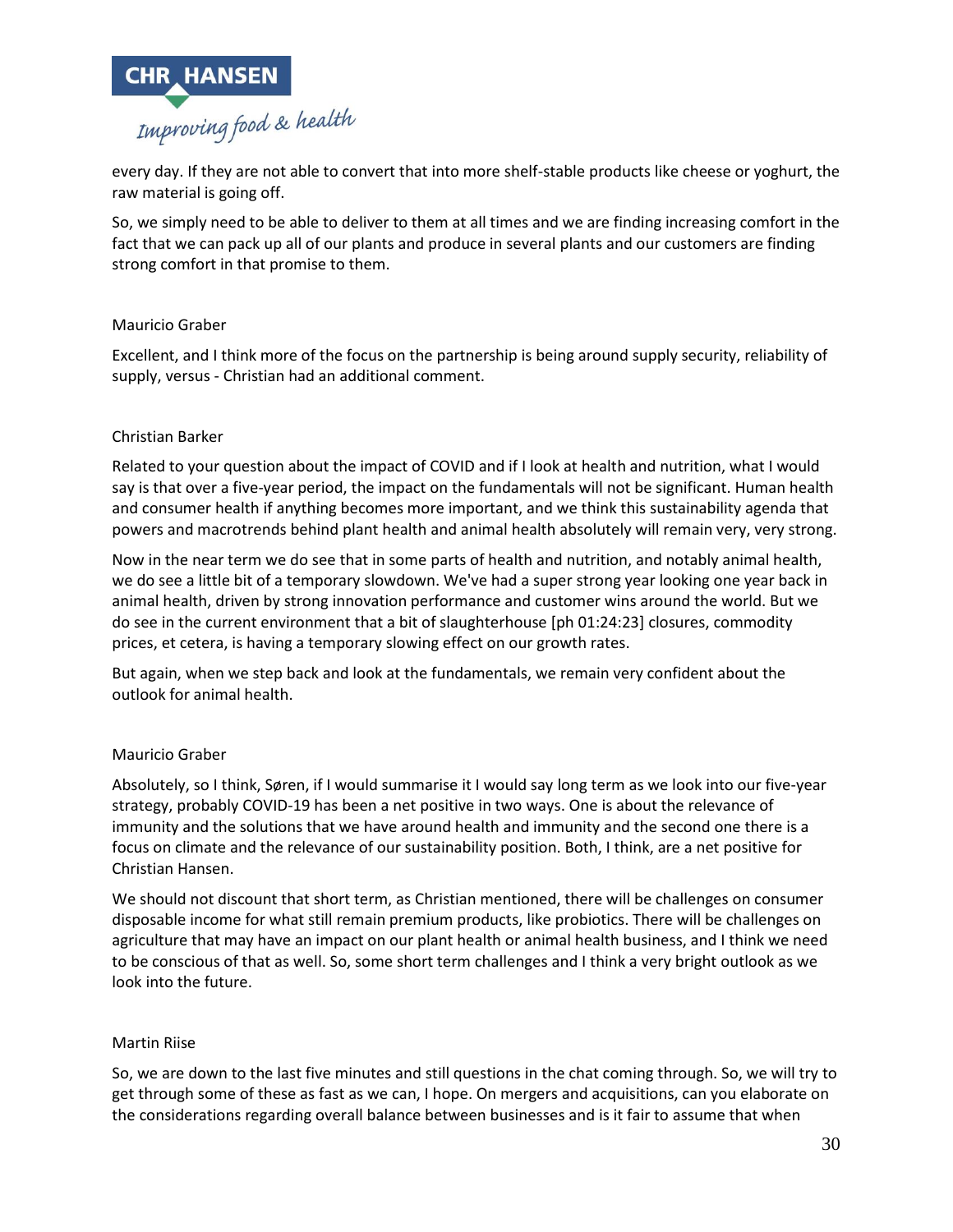

evaluating growth projects or bolt-on acquisitions, everything else equal, you would look to increase the weight of health and nutrition instead of food cultures and enzymes to get a better balance between the businesses?

# Mauricio Graber

I think I'll make a comment here. I would say overall, Martin, M&A is really about complementing our organic growth through bolt-on strategic acquisitions that strengthen our microbial and fermentation technology platforms. I would not distinguish between a very good acquisition that will give us a unique technology or market access in FC&E [ph 01:26:24] versus health and nutrition. Søren, do you want to comment a little bit more?

## Søren Westh Lonning

Yeah, you allude to the fact that health and nutrition is a fast growing market that is very dynamic. We have – it's new businesses to Christian Hansen, so we don't have the same position as we do have in food cultures and enzymes, and it is also an area where new technologies are rapidly emerging, including backed by venture capital, et cetera.

So, that means that the share of potential targets in that area are simply larger and that could speak to support the fact that it's more likely to happen in that, although we are fully open to consider both food cultures, enzymes and health and nutrition.

#### Martin Riise

Okay, thank you. A question for Thomas on innovation. To understand the significance of research and development, how many new product launches does Christian Hansen have every year? And should we expect the number of launches to increase over the coming five years? It seems that only selected launches are highlighted in communications and could Christian Hansen consider reinstating publishing the Innovation Index?

#### Thomas Schäfer

I think there are many elements to that question. I think we are discriminating between launches, which are very specific customisations to some of your customers in both business units, and then the real new platforms, and what we normally communicate about those are the new platforms and not that much of the customisations, and I think that is also the guidance for the coming years.

And how many products? That is a good question. I would rather refer to - we have a very strong roadmap, launch plans, for the coming five years to support both business units and we will live up to the promise that I have given personally, also to my colleagues here and the CLT. And we will of course again underline the importance of the new platforms that we're coming with.

When it comes to Innovation Index, that was the last part of the question, we have a target on the Innovation Index, and I think we have been talking externally about that, the overall group Innovation